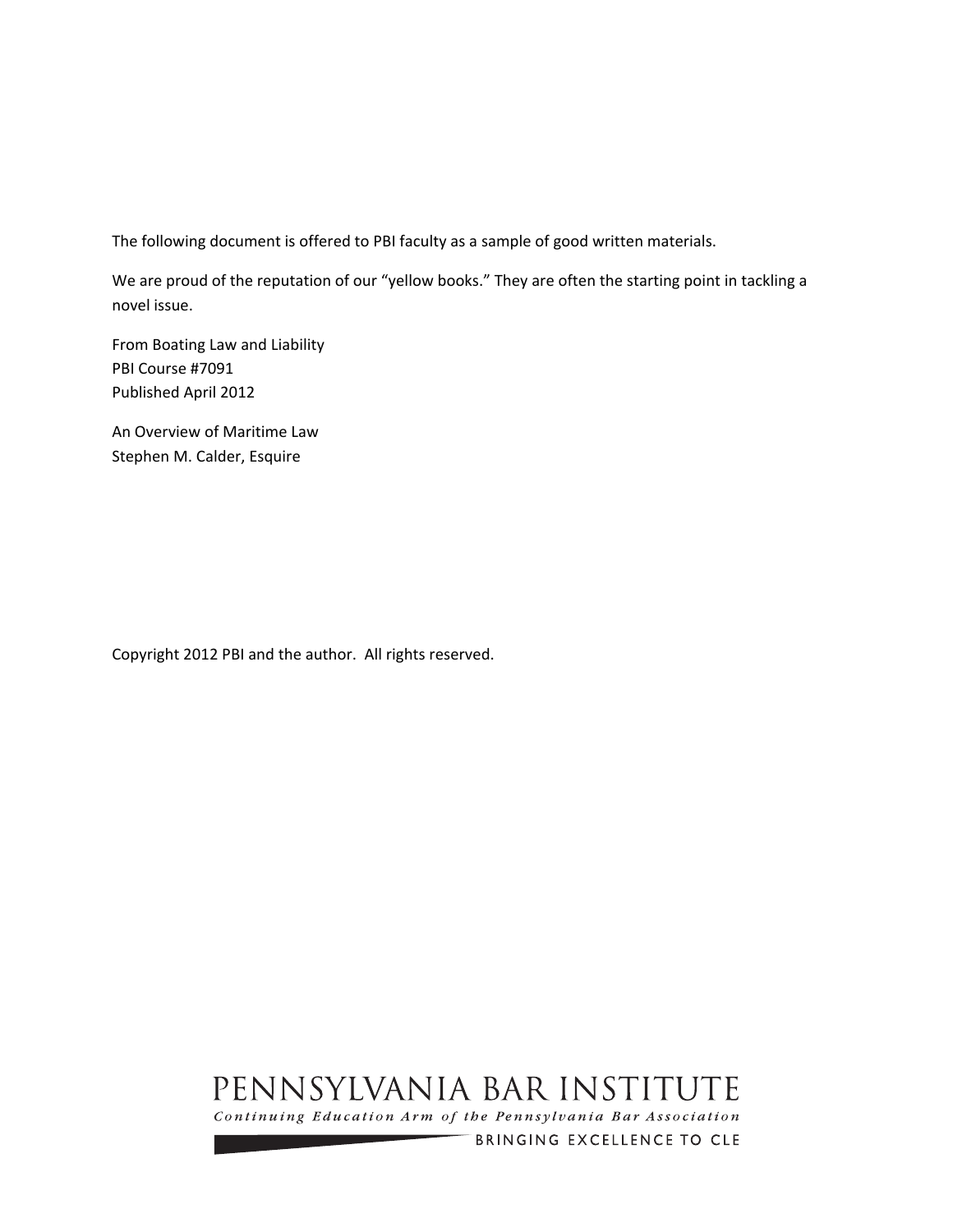#### **Preamble**

 This overview is intended to be a general introduction to some of the issues that arise in cases governed by admiralty practice and maritime law, particularly in the federal courts. As is true in other practice areas, maritime law evolved over a considerable period of time, and continues to do so. Procedures for the handling of claims have been modified and refined in order to adapt to the changes that have occurred in our courts, as well as the relatively recent phenomenon of recreational boating on a large scale. Nevertheless, many fundamental principles have remained intact, such that maritime law is an unusual mix of ancient traditions and modern approaches to the resolution of disputes.

### **The Source of Admiralty Law and Jurisdiction**

The family tree for the law governing boats and boating can be traced back to the Code of Hammurabi, the Egyptian and Phoenician merchant fleets, the Rhodian law that governed commerce in the Mediterranean, and later the Rolls of Oleron that recorded rules and customs applicable to the wine trade. It is said that Eleanor of Aquitaine and her son, Richard I, were responsible for the incorporation of the Rolls of Oleron into the laws of England, which eventually found their way into the maritime law of the United States. ext, such that maritime law is an unusual mix of ancient transvolution of disputes.<br>
The Source of Admiralty Law and Jurisdiction<br>
tree for the law governing boats and boating can be traced<br>
igyptian and Phoenician merchan

 In its original form, the term "Admiralty" referred to the specialized court that was established to oversee the Royal Navy, and later encompassed the judicial hierarchy that applied to all cases involving ships and ocean commerce. The word "maritime" simply described the general nature of the types of cases that were heard, and the laws that applied to them. Over time, the differences between "admiralty" and "maritime" lost their significance, and the two words are now used interchangeably.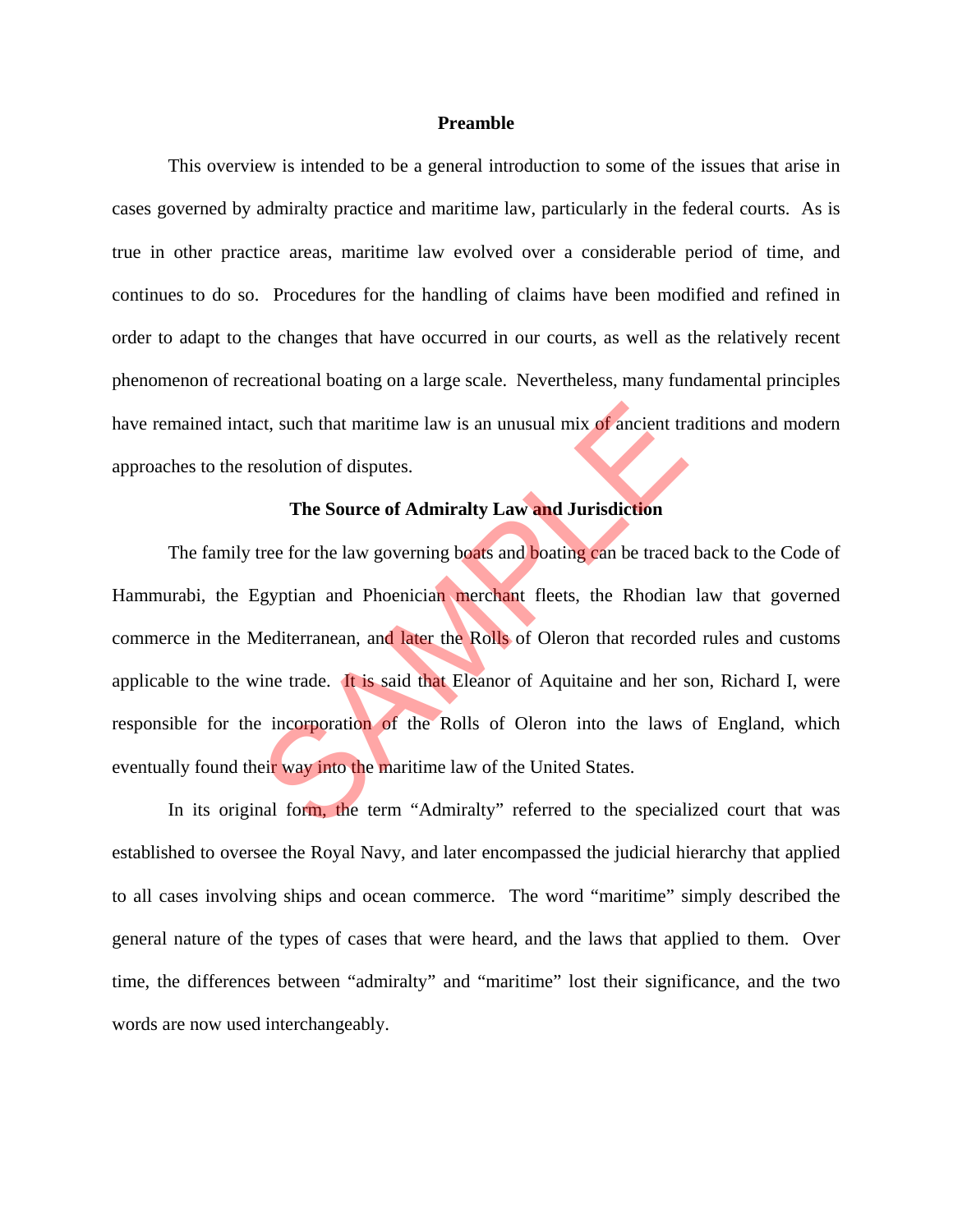Article III of the Constitution states that "the judicial power shall extend … to all cases of admiralty and maritime jurisdiction." The Judiciary Act of 1789 endowed the courts of the United States with original jurisdiction over admiralty and maritime cases, and at the same time acknowledged and preserved the authority of the States' courts. The grant of jurisdiction was styled as a comprehensive assignment of exclusive authority to the federal courts, which was then qualified by a significant, and quite broad, exception:

> "That the district courts shall have, exclusively of the courts of the several States, ... exclusive original cognizance of all civil causes of admiralty and maritime jurisdiction . . . within their respective districts as well as upon the high seas; saving to suitors, in all cases, the right of a common law remedy, where the common law is competent to give it.

The modern statement of the federal courts' admiralty jurisdiction, as set forth in 28 U.S.C. Section 1333, does not explicitly refer to "common law," but is no less expansive:

> "District courts shall have original jurisdiction, exclusive of the courts of the states, of: (1) any civil case of admiralty or maritime jurisdiction, saving to suitors in all cases all other remedies to which they are otherwise entitled. . . ."

The exclusive authority of the **federal courts** therefore encompasses those remedies that only arise in the specialized context of maritime commerce and have no equivalent counterpart in the common law. In a sense, the federal courts can be said to have assumed the role that was played by the High Admiralty Court in England for adjudicating the cases and administering the remedies that are unique to the maritime world. For example, the right to assert a claim against a vessel *in rem* must be pursued in a federal court, because it is "the consequence of exclusive jurisdiction that state courts 'may not provide a remedy *in rem* for any cause of action within the admiralty jurisdiction.'" *American Dredging Co. v. Miller*, 510 U.S. 443, 446, 114 S.Ct. 981, 985 (1994), quoting *Red Cross Line v. Atlantic Fruit Co*., 264 U.S. 109, 124, 44 S.Ct. 274, 277 (1924). Example the same of all clystates of all clystates maritime jurisdiction  $\ldots$  within their respective district the high seas; saving to suitors, in all cases, the **right** of eremedy, where the common law is competent to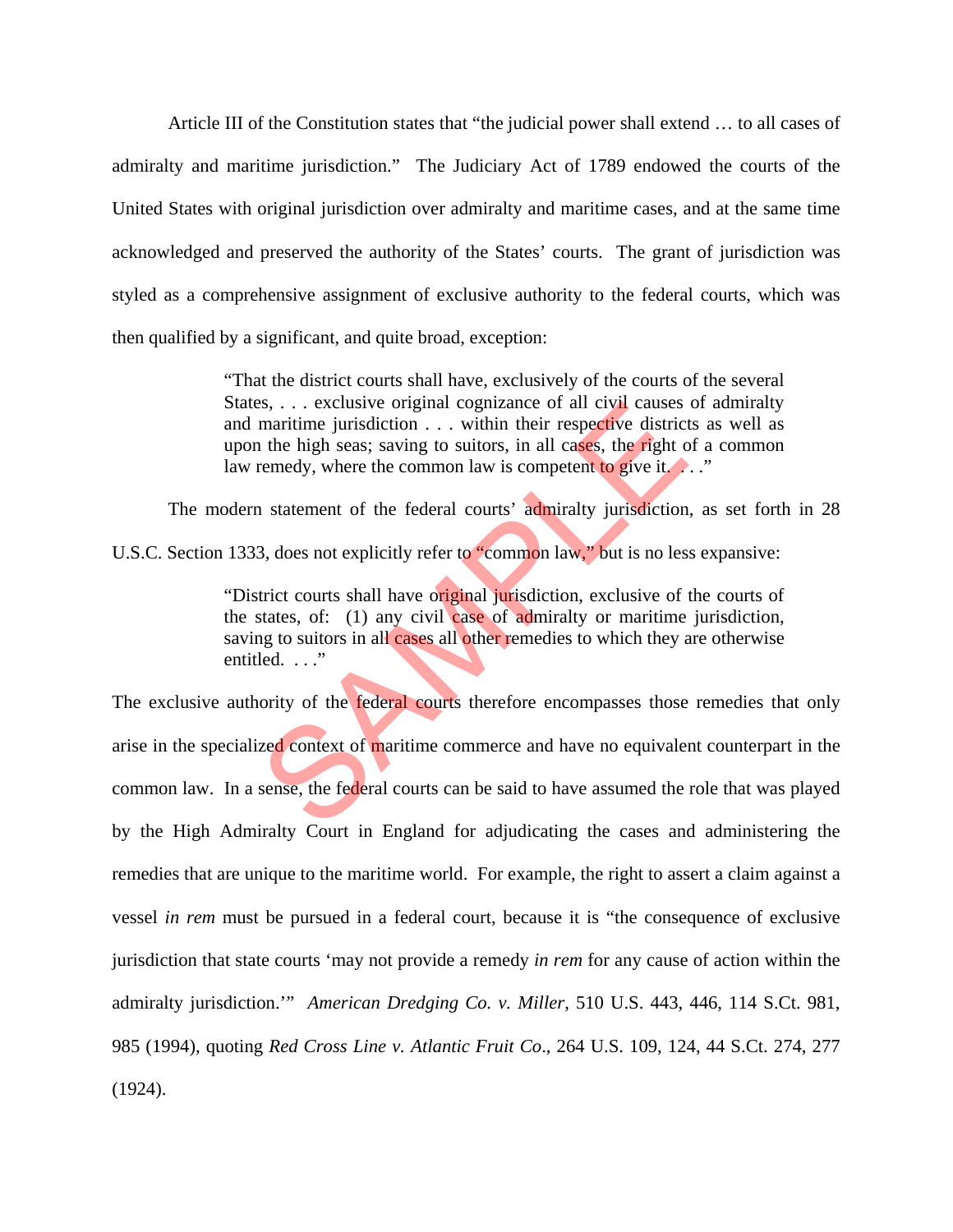To address the problem of certain claims arising in the gray area between land and sea, Congress enacted the Extension of Admiralty Jurisdiction Act in 1948. (46 U.S.C. App. § 740, now codified at 46 U.S.C. § 30101). The Act provides that

> "the admiralty and maritime jurisdiction of the United States shall extend to and include all cases of damage or injury, to person or property, caused by a vessel on navigable water, notwithstanding that such damage or injury be done or consummated on land."

Perhaps the most well-known example of the effect of the Extension Act arose in *Jerome B. Grubart, Inc. v. Great Lakes Dredge & Dock Co.*, 513 U.S. 527, 115 S.Ct. 1043 (1995). The Supreme Court held that the federal courts had admiralty jurisdiction over claims arising out of the flooding of a tunnel and multiple buildings in Chicago, which stemmed from piling work performed seven months earlier by a crane barge in the Chicago River.

Still, because the state courts continue to serve as the courts of general jurisdiction for all matters of law and equity, Section 1333 preserves their traditional status as the primary arbiters of civil disputes, whether those disputes are governed by common law, statute, equitable principles, or even maritime law when the matters at issue have counterparts in land-side law. Given the number and scope of remedies that arise from common law, state courts and federal courts share concurrent jurisdiction over many, if not most, cases involving pleasure boats. real Lakes Dredge & Dock Co., 513 U.S. 527, 115 S.Ct<br>d that the federal courts had admiralty jurisdiction over c<br>unnel and multiple buildings in Chicago, which stemme<br>onths earlier by a crane barge in the Chicago River.<br>se

 Moreover, the U.S. Supreme Court has acknowledged the deference that is due the state courts in maritime matters where the state courts and the federal courts share jurisdiction. In the context of the procedural remedy provided in the removal statute (28 U.S.C. Section 1441 *et seq.*), the Court has held that when suit on a maritime claim is filed in a state court, and the defendant removes the case solely on the grounds that the federal district court has admiralty jurisdiction, the plaintiff is entitled to have the case remanded to the state court as the court which first had jurisdiction over the matter. The plaintiff's right to proceed in state court will be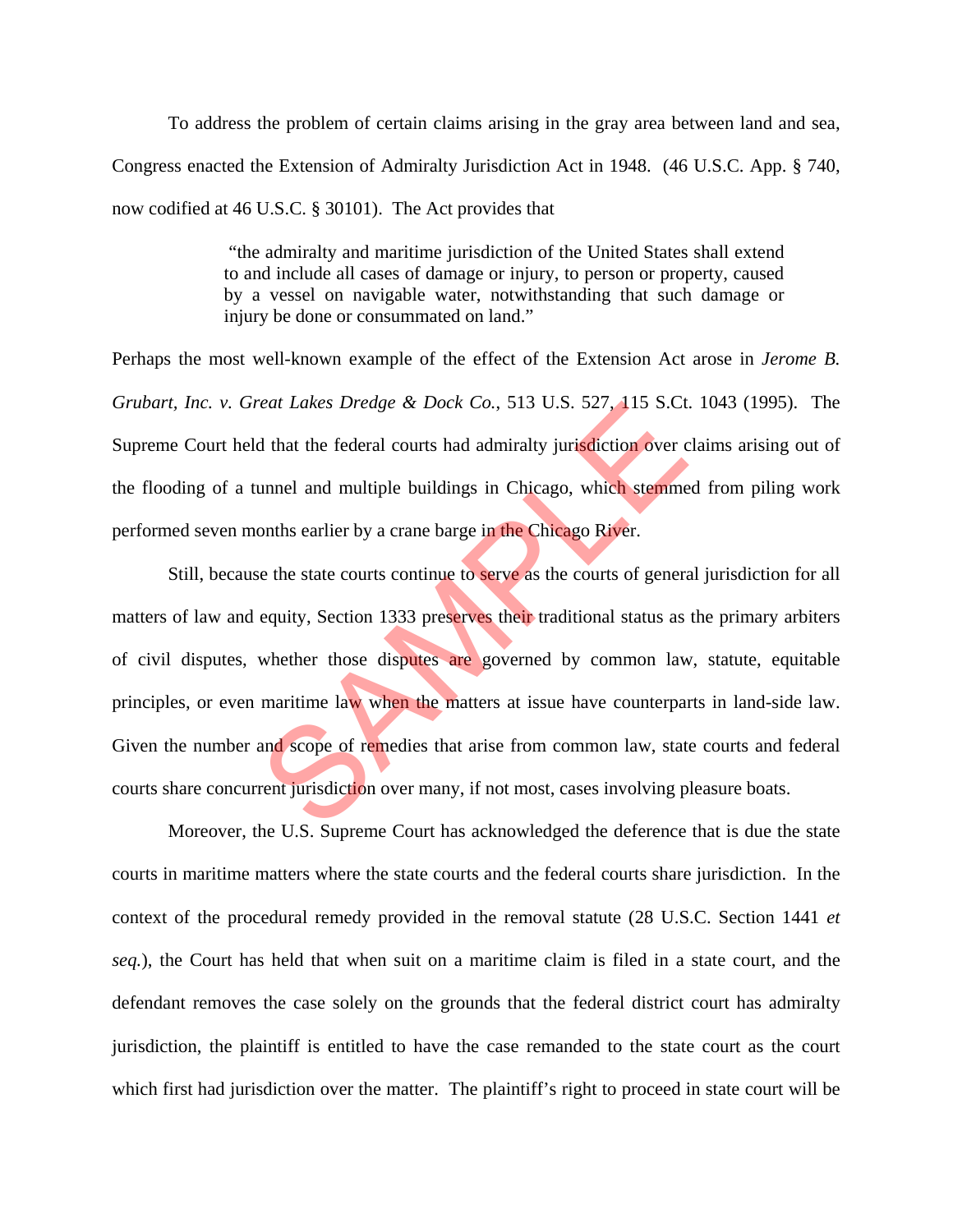trumped only if the district court also possesses subject matter jurisdiction on some basis other than admiralty jurisdiction. *See Romero v. Int'l Terminal Operating Co.*, 358 U.S. 354, 79 S.Ct. 468 (1959).

#### **What is a Maritime Claim**?

 Historically, the determination of whether or not a dispute is maritime in nature, such that admiralty jurisdiction can appropriately be exercised, has been determined on the basis of three criteria: (1) whether a "vessel" is involved; (2) whether the occurrence takes place on "navigable waters" of the United States; and (3) whether the occurrence "bears a significant relationship to traditional maritime activity."

 A "vessel" has been defined to include "every description of watercraft or other artificial contrivance used, or capable of being used, as a means of transportation on water." *Stewart v. Dutra Construction Co*., 543 U.S. 481, 125 S.Ct. 1118 (2005) (citing the Revised Statutes of 1873 at 1 U.S.C. § 3).

 The definition of "navigable waters" was first articulated by the Supreme Court in 1871, and is essentially the same used today; waters are deemed to be "navigable when they are used, or are susceptible of being used, in their ordinary condition, as highways for commerce." *The Daniel Ball*, 77 U.S. (10 Wall) 557, 563 (1871). Because the reference to "commerce" is made in the context of determining the federal courts' jurisdiction over admiralty matters, commerce necessarily means "interstate commerce," and therefore in addition to the rivers, bays and coastal waters that provide navigable access ways to the ocean, those rivers and lakes that support commerce between different States are deemed to be "navigable." *Id.* ed States; and (3) whether the occurrence "bears a significativity."<br>
has been defined to include "every description of watercracking the set of being used, as a means of transportation on<br>
i Co., 543 U.S. 481, 125 S.Ct. 1

 Notwithstanding the modern surge in recreational boating and related lawsuits, the historical emphasis on commercial maritime activity for determining the maritime nature of a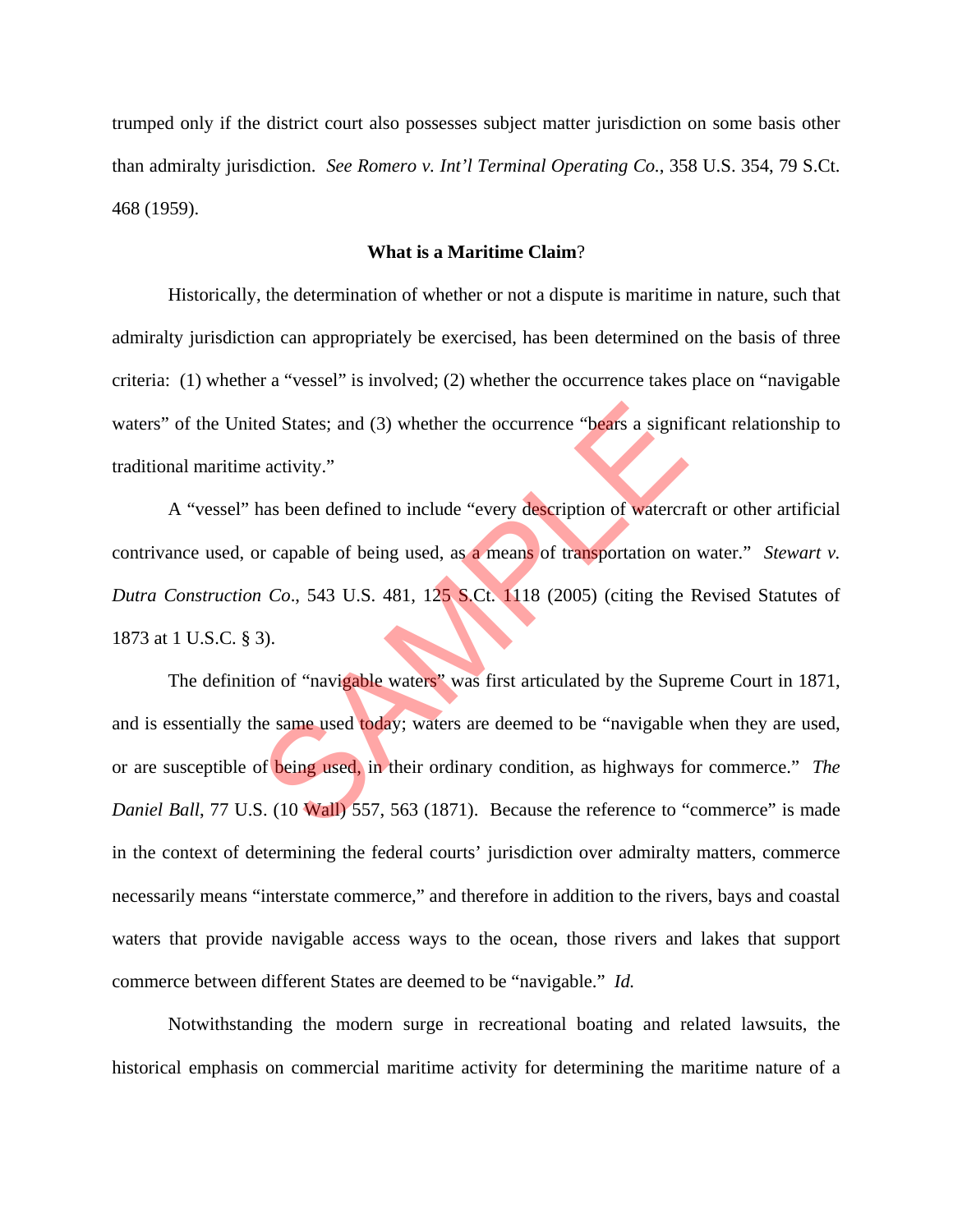claim and deciding jurisdictional matters has persisted, albeit with a slightly altered statement of the relevant criteria that takes into account the reality that many occurrences now involve pleasure boats. Incidents involving vessels on navigable waters give rise to admiralty jurisdiction if (1) the particular incident is one which "has a potentially disruptive impact" on maritime commerce, and (2) the general nature of the "activity" being conducted at the time of the incident bears a significant relationship to traditional maritime activity. There is no requirement that the particular activity at the time of an occurrence involve actual navigation or operation of a boat, so long as the activity can be viewed as one whose nature is traditionally maritime. *Sisson v. Ruby*, 497 U.S. 358, 110 S.Ct. 2892 (1990) (admiralty jurisdiction exists over claims arising from fire caused by washer/dryer unit on pleasure yacht docked in marina); *Sinclair v. Soniform Inc*. 935 F.2d 599 (3d Cir. 1991) (admiralty jurisdiction exercised over claim by diver injured by negligence of crew because dive boat was engaged in commercial activity); *Windsor Mt. Joy Mutual Ins. Co. v. Brunswick Corp*., 1992 A.M.C. 1114 (D.N.J. July 26, 1991) (admiralty jurisdiction exists over claim by injured swimmer based on negligent operation of a pleasure boat). So long as the activity can be viewed as one whose not<br>
2. Ruby, 497 U.S. 358, 110 S.Ct. 2892 (1990) (admiralt<br>
from fire caused by washer/dryer unit on pleasure yacht<br>
1991) (admiralty jurisdic<br>
1991) (admiralty jurisdic<br>

## **What Law Applies to Maritime Claims?**

As to that part of the admiralty jurisdiction of the federal courts which is exclusive, the remedies that have particular significance are the right to assert a cause of action directly against a vessel *in rem* for certain tort claims and contractual liens; the right to pursue a *quasi in rem* action against a vessel owner, and obtain pre-judgment security, by "attaching" the vessel when the owner is "not found" in the district and the federal court does not have personal jurisdiction; and the right of a vessel owner to petition the federal court for exoneration or limitation of liability under the Limitation of Liability Act, now codified at 46 U.S.C. Section 30501, et seq.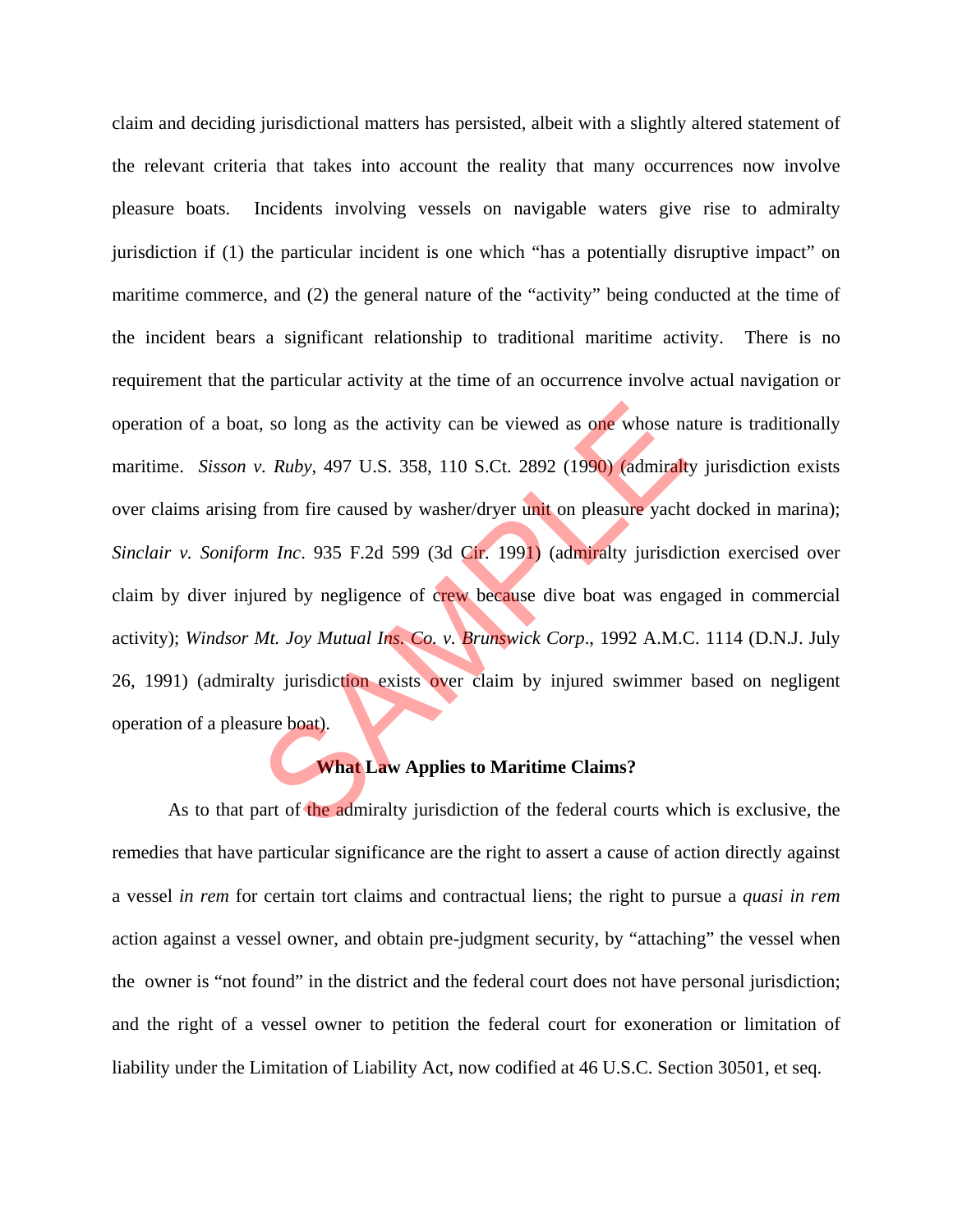The arrest and attachment of vessels is a body of law unto itself. Basically, under appropriate circumstances, certain tort claims and liens arising from mortgages, repair contracts or the supply of "necessaries" provide the basis for a maritime "arrest" of the vessel which establishes the district court's jurisdiction over the vessel and provides security for the claim. Similarly, *quasi in rem* claims can be pursued by obtaining a court order "attaching" the vessel as the property of the absent owner. The vessel owner has the option of posting a bond or other acceptable security in order to obtain the vessel's release from arrest or attachment, but in the case of pleasure boats, a foreclosure proceeding on a mortgage or the assertion of a claim in excess of the boat's value will most often result in a disposition of the vessel at a marshal's sale.

 The Limitation Act was originally enacted in 1851 for the purpose of encouraging investment in the building of vessels and promotion of maritime commerce. When a vessel is involved in a casualty or occurrence that may render the owner liable for property damage, personal injury or death, the Act permits the vessel owner to file a petition requesting complete exoneration from liability for all claims arising out of the occurrence, and in the alternative, requesting limitation of its liability to the residual value of the vessel as of the time immediately after the occurrence. Exoneration from liability means exactly that, while limitation of the owner's liability is dependent upon a finding that the owner had no "privity or knowledge" of the vessel's fault, such as a momentary lapse by a captain or crew who was otherwise competent. "In the case of individual owners, it has been commonly held or declared that privity as used in the statute means some personal participation of the owner in the fault or negligence which caused or contributed to the loss or injury." *Coryell v. Phipps*, 317 U.S. 406, 411, 63 S.Ct. 291, 293-4 (1943). basis, a foreclosure proceeding on a mortgage or the assessed value will most often result in a disposition of the vessel<br>tion Act was originally enacted in 1851 for the purp<br>wilding of vessels and promotion of maritime co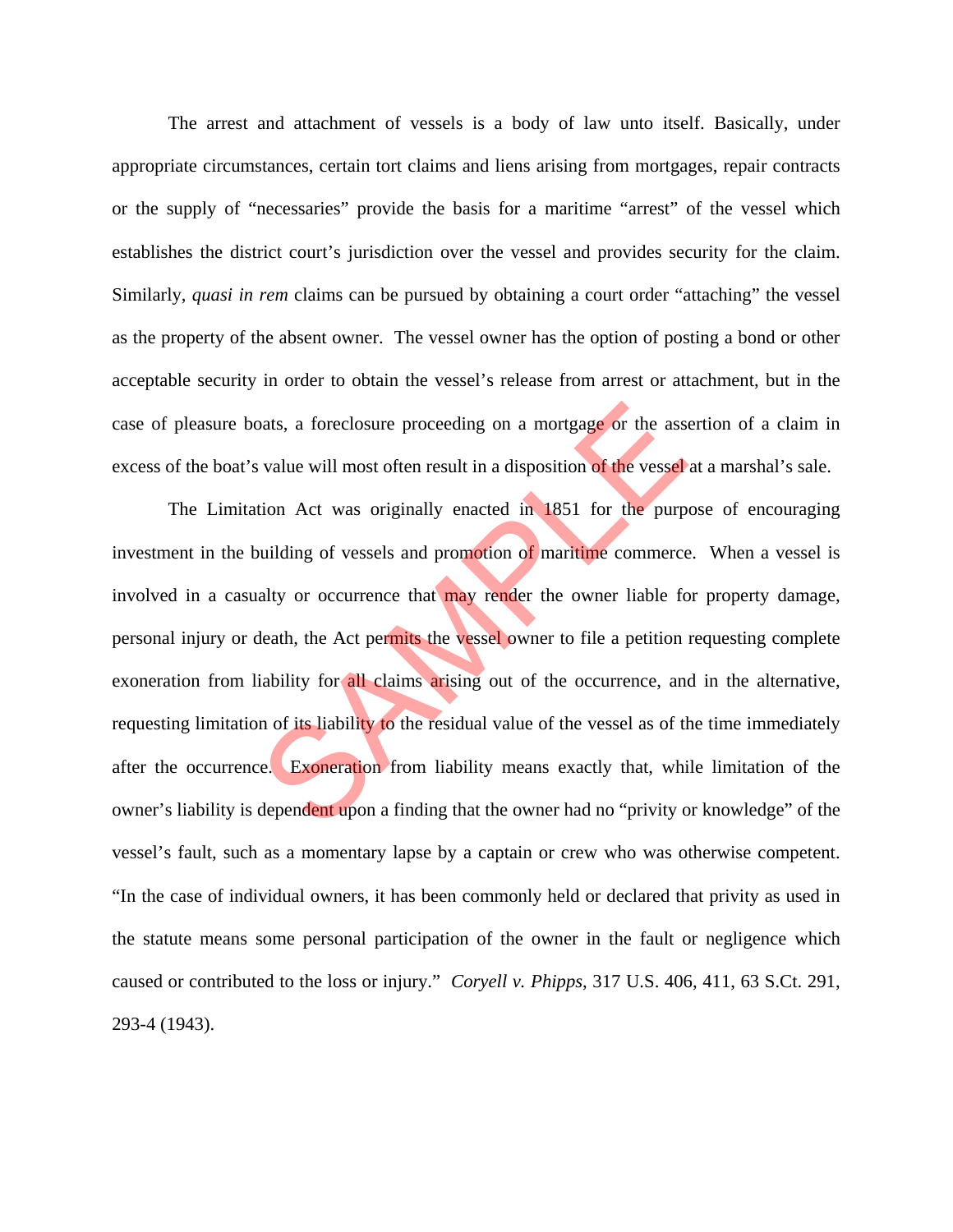In *Coryell v. Phipps*, for example, a vessel caught fire while in storage because gas fumes had collected in the engine room, even though the boat had previously been inspected and declared to be in good condition. Because the damage was caused by a defect in the boat, the owner was held liable; however, since the owner had hired and relied on competent individuals to conduct routine inspections that failed to reveal the defect, the owner did not personally participate in the fault that caused the fire, and the owner was granted limitation of his liability. Caveat: The opposite conclusion could be reached as to a corporate owner, since the knowledge of a corporation necessarily is measured by the knowledge of the corporation's employees and agents.

 The remedy of the Limitation Act does not extend to a vessel owner's "personal contracts," such as contracts for services, repair or salvage, and as one would expect, a pleasure boat owner cannot limit his liability for his own tortious conduct. For example, in the context of the tort of negligent entrustment, it has been held that a petition for limitation of liability should be dismissed as a matter of law, on the reasoning that if the owner was not negligent for entrusting the boat to another, then the owner is not liable and has no need for limitation, whereas if the owner was negligent, then necessarily he has privity and knowledge of his own conduct and limitation is not available. *Joyce v. Joyce*, 975 F.2d 375 (7th Cir. 1992). Likewise, the pleasure boat owner who is aboard her craft, or even at the helm, will have difficulty persuading a court that she did not have "privity or knowledge" of the cause of an accident. However, the court's decision-making process in limitation cases follows a traditional sequence of first determining the cause or causes of the accident, then making specific findings as to liability, and then based on those findings, reaching a conclusion as to whether or not the owner did have privity or knowledge of the true cause of the accident. As a result, it does not cessarily is measured by the knowledge of the corporation<br>y of the Limitation Act does not extend to a vessel<br>contracts for services, repair or salvage, and as one woul<br>limit his liability for his own tortious conduct. For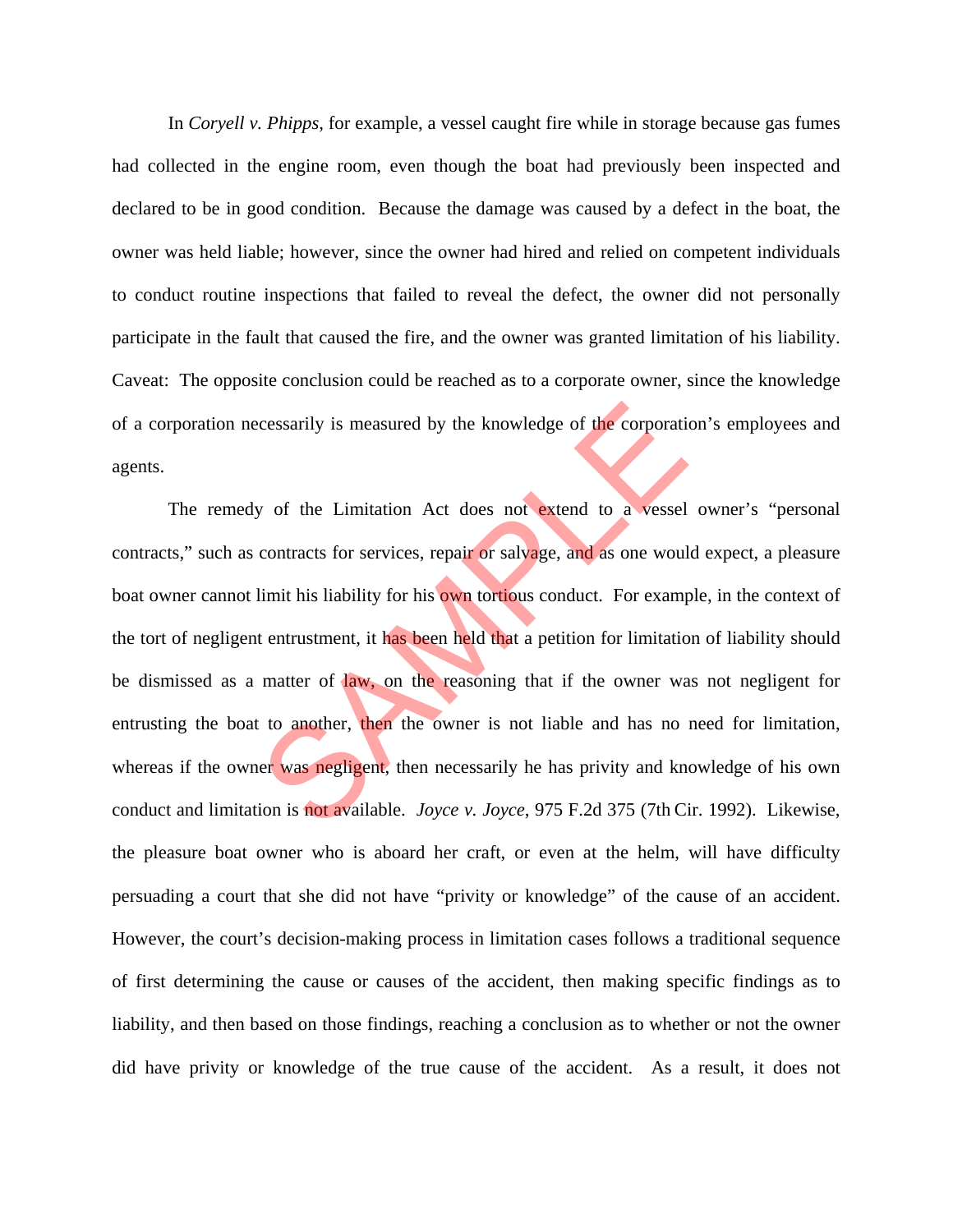necessarily follow that the boat owner can never be entitled to limitation simply because she was on board at the time of the incident.

 The vessel owner's petition for exoneration or limitation of liability must be filed with a federal court within six months after receipt of written notice of claim. Any previously-filed lawsuits are stayed, and plaintiffs seeking recovery for damages are required to file their claims with the federal court in which the owner's petition is pending, similar to a bankruptcy proceeding, so that one court obtains a "concursus" of all claims and all issues in one proceeding. If the occurrence resulted in the loss or destruction of a pleasure boat, its residual value is zero, and an award granting the owner limitation of his liability means that the claimants recover nothing. However, depending on the circumstances, and assuming the claimant or claimants provide satisfactory stipulations that preserve the federal court's exclusive jurisdiction over the issue of whether or not the owner is entitled to limited liability, the situation is reversed, such that it is the limitation proceeding that is stayed pending the outcome of the claimants' lawsuits. *Lewis v. Lewis & Clark Marine, Inc*., 531 U.S. 438, 121 S.Ct. 993 (2001). esulted in the loss or destruction of a pleasure boat, its realisting the owner limitation of his liability means that the characteristic discussive is depending on the circumstances, and assuming the class of stipulations

The Limitation Act has been described as an outdated relic with no relevance in a modern world where compensation for injured plaintiffs is the rule and vessel owners maintain liability insurance as a routine business practice. A few district courts have even refused to enforce the Limitation Act on the basis that public policy should not permit a vessel owner and its insurers to avoid full responsibility for the damage caused by the vessel. However, the majority of the courts have either stated that owners of recreational vessels are entitled to pursue the remedies provided by the Act, or have applied the Act to a pleasure boat without discussion. *See, for example, Matter of Guglielmo*, 897 F.2d 58 (2d Cir. 1990); *Complaint of Lenzi,* 1991 A.M.C. 1531 (E.D. Pa. Mar. 22, 1991), *aff'd per curiam,* 958 F.2d 363 (3d Cir. 1992); *Complaint of*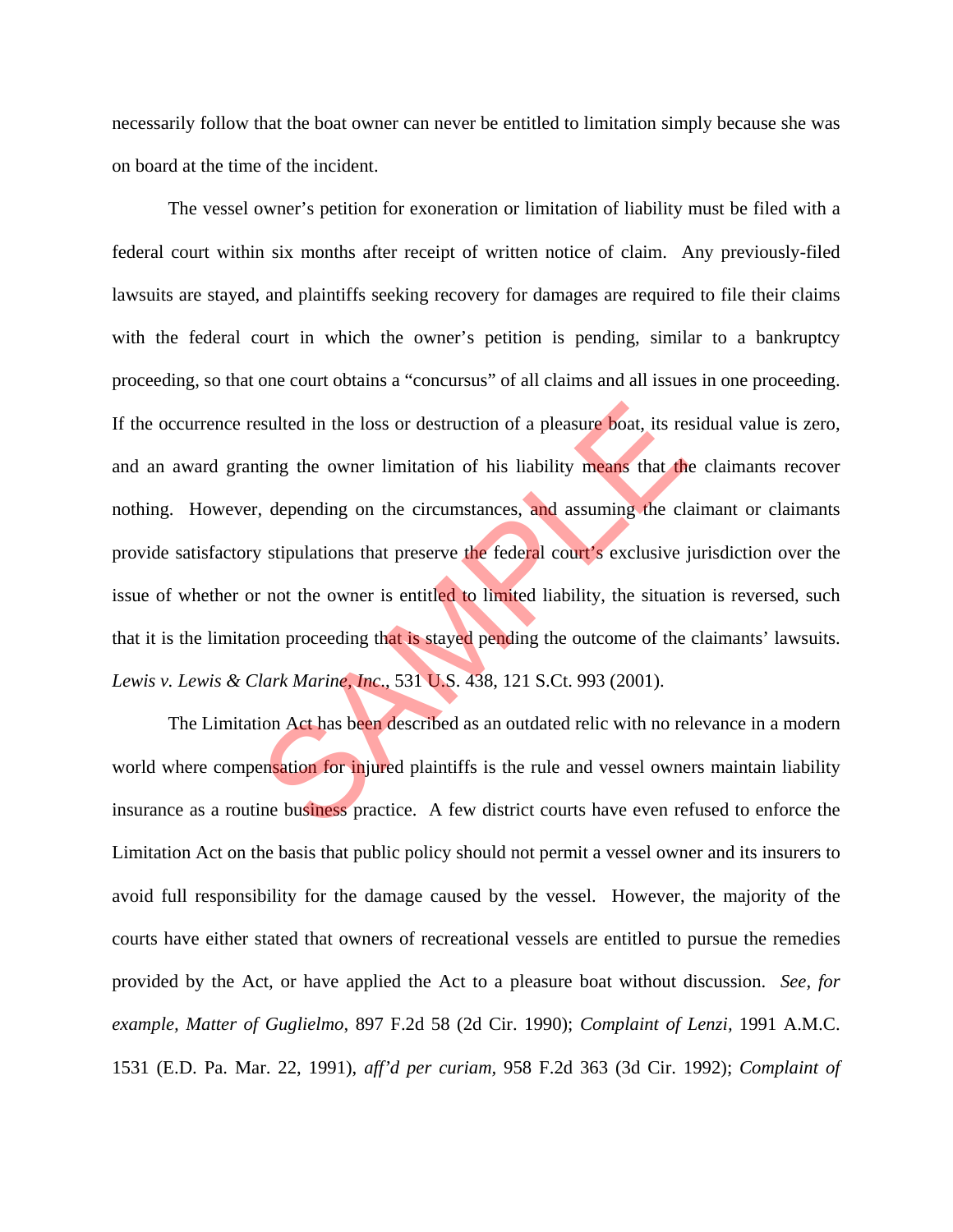*Shaw,* 846 F.2d 73 (4th Cir. 1988); *Gibboney v. Wright*, 517 F.2d 1054 (5th Cir. 1975); *In re Young*, 872 F.2d 176 (6th Cir. 1989), *cert. denied*, 497 U.S. 1024, 110 S.Ct. 3270 (1990); *Pritchett v. Kimberling Cove Co., Inc.*, 568 F.2d 570 (8th Cir. 1977); *In re Complaint of Hechinger*, 890 F.2d 202 (9th Cir. 1989); *In re Complaint of Keys Jet Ski, Inc*., 893 F.2d 1225 (11th Cir. 1990). In fact, the U.S. Supreme Court has issued opinions concerning the Limitation Act in three pleasure boat cases without any indication that the Act did not apply: *Just v. Chambers*, 312 U.S. 383, 61 S.Ct. 687 (1941); *Coryell v. Phipps,* 317 U.S. 406, 63 S.Ct. 291 (1943); and *Sisson v. Ruby*, 497 U.S. 358, 110 S.Ct. 2892 (1990).

In recent years, Congress has addressed the Limitation Act on two occasions. In 2006, the Limitation Act was re-codified and published with only minor changes and refinements. In April 2010, the Limitation Act came under scrutiny when the offshore drilling unit "Deepwater Horizon" exploded, causing 11 deaths, injuries to 17 others, and massive pollution. Several members of Congress reacted by introducing a number of bills that would have repealed the Limitation Act and altered maritime law governing personal injury and death in significant ways. One of these bills, H.R. 5503, was approved by the Judiciary Committee and passed by the House of Representatives in July 2010. v. Ruby, 497 U.S. 358, 110 S.Ct. 2892 (1990).<br>
Example 1900).<br>
Example 2016 and published with only minor changes and the control was re-codified and published with only minor changes and mitation Act came under scrutiny w

The fervor of reform subsided, perhaps due to the Republican acquisition of control in the House, and the only proposal that still survives is S. 183, the "Deepwater Horizon Survivors' Fairness Act" introduced by Senators Rockefeller, Schumer and Whitehouse in January 2011. The bill was referred to the Senate Committee on Commerce, Science and Transportation, and thus far, there has been no indication of any significant activity. Even if S. 183 were enacted, the changes effected in maritime law would not be nearly as dramatic as those contained in the early proposals, because the proposed amendments apply only to claims arising out of the Deepwater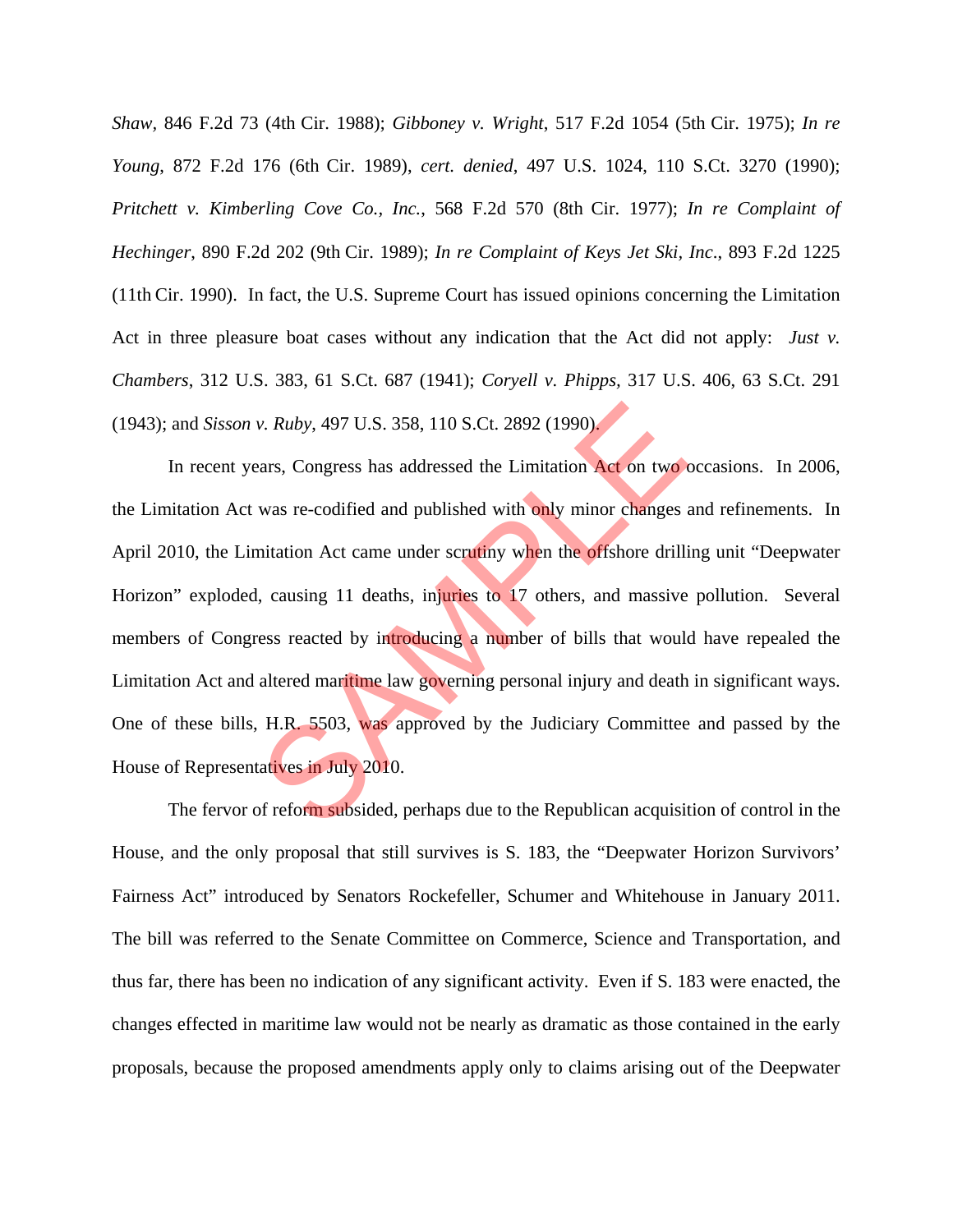Horizon disaster. The amendments would provide that solely for purposes of "a claim for personal injury or wrongful death arising from the blowout and explosion of the mobile offshore drilling unit Deepwater Horizon that occurred on April 20, 2010," the Limitation Act would not apply; an action for wrongful death "may be brought in law or in admiralty;" and for actions under the Jones Act and the Death on the High Seas Act, recovery would be permitted for nonpecuniary damages, defined as "the loss of care, comfort, companionship, and society."

 As to contract claims, admiralty jurisdiction is not dependent on the vessel's presence in navigable waters at the time the contract is made or performed, and an agreement can be a "maritime contract" even if performed on land. A clear and precise definition of what constitutes a "maritime contract" has eluded the courts, perhaps because of the many factual permutations that arise when agreements affect persons and property on both land and water, but a few guidelines for particular types of contracts have been derived. Briefly, a contract involving a pleasure boat is viewed in the same manner as a contract involving a commercial vessel; therefore contracts to provide supplies or equipment for a boat, or to make repairs, are deemed to be maritime contracts, as are contracts for in-water slips, docking, anchorage, and even shortterm storage of a boat on land. On the other hand, contracts for the construction or sale of a boat are not maritime, nor are contracts for long-term storage of a boat on land, as the boat is deemed to have been "removed from navigation." t the time the contract is made or performed, and an a<br>
i even if performed on land. A clear and precise definition<br>
ct" has eluded the courts, perhaps because of the many f<br>
irrements affect persons and property on both l

 A marine insurance policy is a maritime contract over which the federal courts have admiralty jurisdiction, and so long as the insurance does not apply to a boat under construction, the policy is interpreted according to maritime law. Even then, if the particular issue raised by the parties is not governed by an established maritime doctrine, the Supreme Court has directed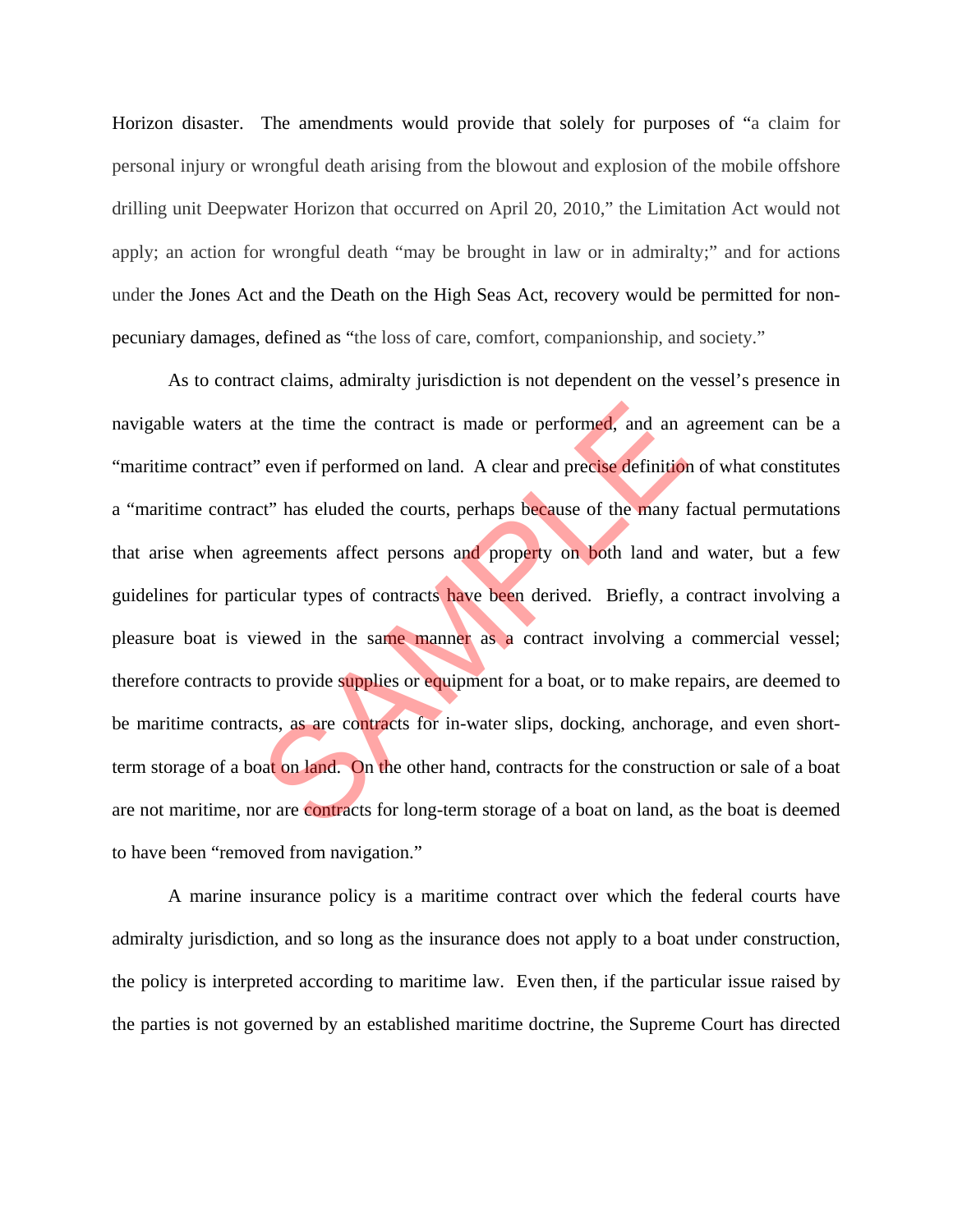that the courts must look to state law to interpret the policy. *Wilburn Boat Co. v. Fireman's Fund Ins. Co.,* 348 U.S. 310, 75 S.Ct. 368 (1955).

 Lastly, an interesting quirk in the law governing maritime contracts is the absence of a Statute of Frauds; as a general matter, assuming the evidence is sufficient, oral agreements are enforceable. *See T.N.T. Marine Services, Inc. v. Weaver Shipyards & Dry Docks, Inc.*, 702 F.2d 585 (5thCir. 1983).

 As to those maritime claims over which the state and federal courts share jurisdiction, it has long been the general view that to the extent possible, such claims must be determined in accordance with "federal maritime law," regardless of which court decides the case. In the course of ruling that a district court exercising admiralty jurisdiction must apply maritime law, the Supreme Court noted in 1986 that general maritime law is "drawn from state and federal sources," and constitutes "an amalgam of traditional common law rules, modifications of those rules, and newly created rules." *East River S.S. Corp. v. Transamerica Delaval*, 476 U.S. 858, 866, 106 S.Ct. 2295 (1986). In a companion case, the Supreme Court addressed the handling of maritime claims in the state courts, and said: general view that to the extent possible, such claims mu<br>federal maritime law," regardless of which court decide<br>at a district court exercising admiralty jurisdiction must a<br>interest in 1986 that general maritime law is "d

"[T]he 'saving to suitors' clause allows state courts to entertain *in personam* maritime causes of action, but in such cases the extent to which state law may be used to remedy maritime injuries is constrained by a socalled 'reverse-*Erie*' doctrine which requires that substantive remedies afforded by the States conform to federal maritime standards."

*Offshore Logistics, Inc. v. Tallentine*, 477 U.S. 207, 223, 106 S.Ct. 2485, 2495 (1986).

 As the Supreme Court itself anticipated, significant modifications have been made over time and maritime law has expanded. For example, in 1996 the Court held that when a nonseafarer suffers personal injury or death within the territorial waters of a State, and no federal statute applies, the nature and scope of the damages that are recoverable is not confined to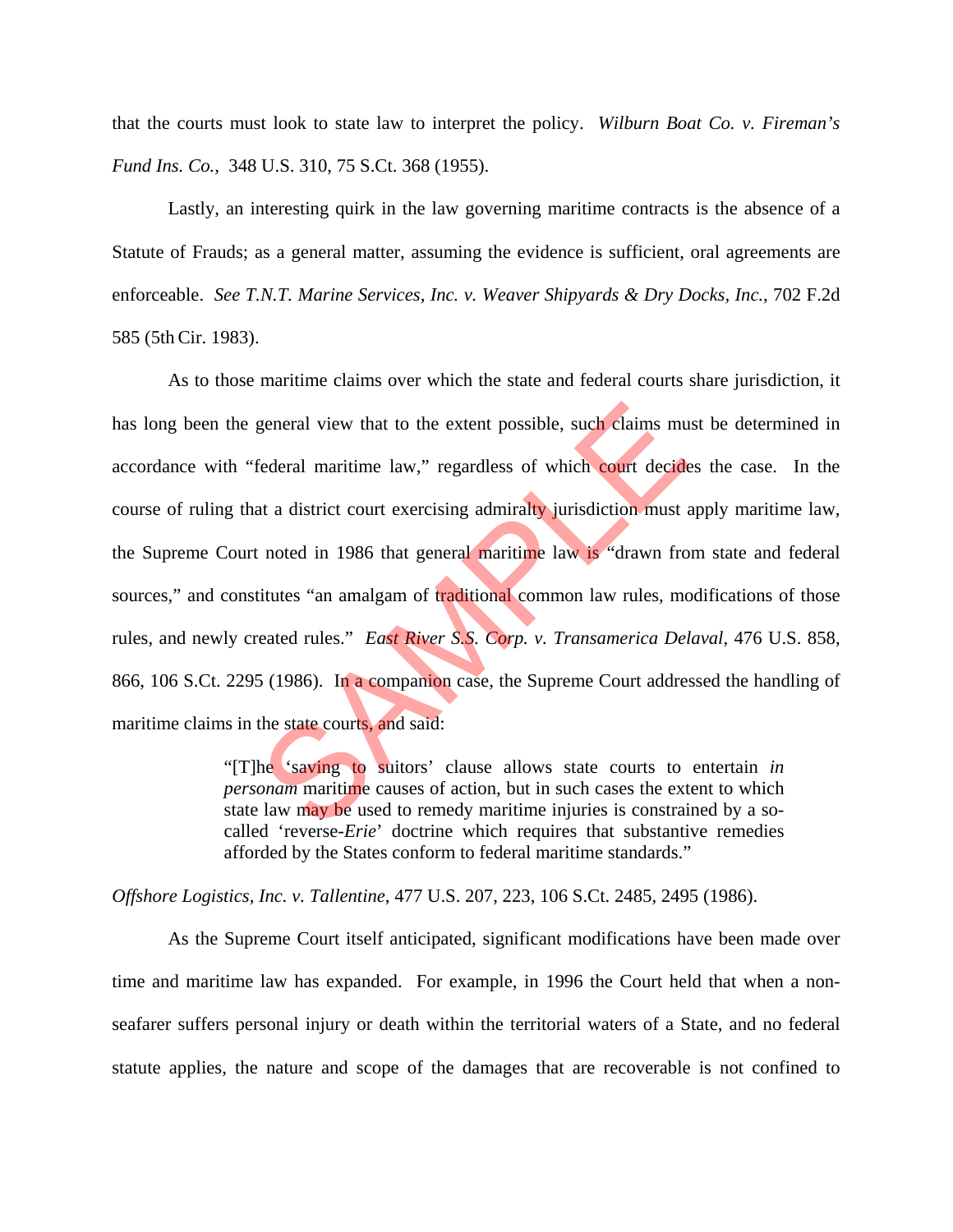"federal maritime law," and the damages are deemed to be "supplemented" by the remedies which are available under state law for personal injury and death, even though the issue of liability for a tort occurring on navigable waters is determined according to federal maritime law. *Yamaha Motor Corp., U.S.A. v. Calhoun*, 516 U.S. 199, 116 S.Ct. 619 (1996).

#### **Admiralty Practice and Procedure**

 When admiralty jurisdiction is exercised by a federal court, significant procedural differences may come into play. For example, the Seventh Amendment right to a jury trial does not extend to cases falling within admiralty jurisdiction, and therefore in the absence of a statute providing otherwise, a district court whose subject matter jurisdiction is premised solely upon admiralty decides the case without a jury. *See Fitzgerald v. United States Lines Co.*, 374 U.S. 16, 83 S.Ct. 1646 (1963). A plaintiff filing suit in federal court who wishes to preserve the right to a jury must invoke an alternate basis for subject matter jurisdiction, such as diversity. *See* Fed. R. Civ. P. 38(e). In the alternative, even if a district court would have both admiralty jurisdiction and another type of subject matter jurisdiction over a claim, Rule 9(h) gives a plaintiff the option of expressly designating the action as an admiralty or maritime claim, and thereby triggering the applicability of Rule 38(e) and a bench trial without a jury. falling within admiralty jurisdiction, and therefore in the<br>e, a district court whose subject matter jurisdiction is pr<br>he case without a jury. See Fitzgerald v. United States<br>1963). A plaintiff filing suit in federal cour

 As in any other lawsuit, the defendant responding to an admiralty or maritime claim has the right to file a third party complaint, but there is no need for the plaintiff to assert an independent claim against the third party defendant. The original defendant in a maritime action can assert direct liability on the part of the third party defendant to the plaintiff, and the third party defendant is required to respond to both the joinder complaint and the plaintiff's original complaint. Fed. R. Civ. P. 14(c).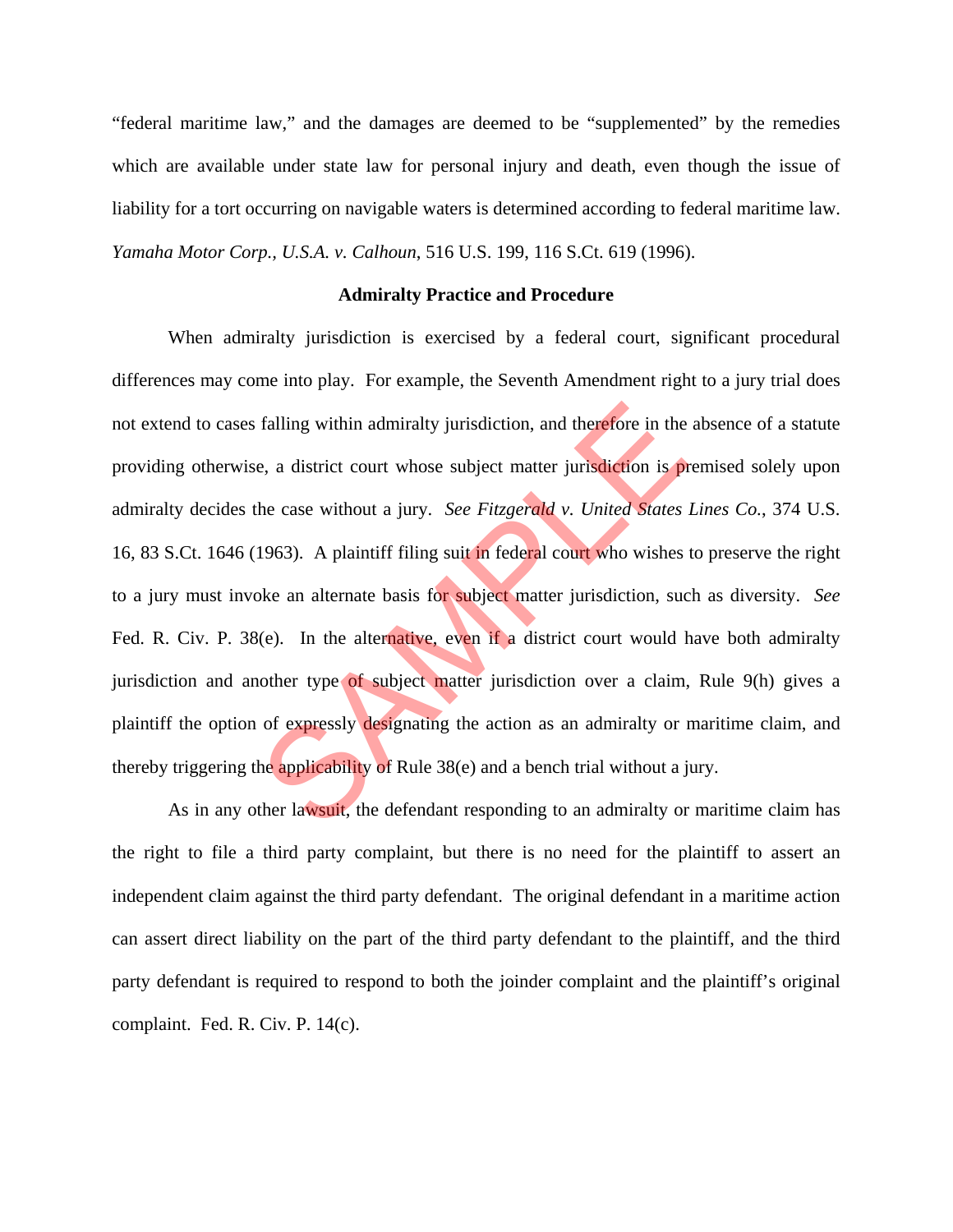Maritime claims within admiralty jurisdiction also are subject to different procedures for purposes of appeal. In admiralty cases where the district court decides the issue of liability prior to resolution of the issue of damages, as is customary in actions filed under the Limitation Act, the aggrieved party is entitled to file an immediate interlocutory appeal as of right to the Court of Appeals. 28 U.S.C. § 1292(a)(3).

#### **Collisions, Fault and Presumptions**

 In the event of a collision, a vessel owner can be held liable *in personam*, and the vessel can be held liable *in rem*. The court's allocation of fault between the vessels involved in a collision is driven by the determination of whether or not the vessels were "seaworthy," and whether or not the vessels and its personnel complied with the many statutes and rules that govern the fitness of the vessel and crew and the navigation of the vessel. The condition of a vessel need not be perfect and the vessel owner is not a guarantor or insurer that the vessel will be accident free; a vessel and its crew need only be reasonably fit and equipped for the intended use. *Mitchell v. Trawler Racer, Inc.*, 362 U.S. 539, 80 S.Ct. 926 (1960). in rem. The court's allocation of fault between the ve<br>by the determination of whether or not the vessels were<br>vessels and its personnel complied with the many sta<br>of the vessel and crew and the navigation of the vessel.<br>p

Until 1975, the respective liability of two vessels involved in a collision was determined according to rules of sole fault and equal division of damages: if one vessel was solely or predominantly at fault, the court could assign all responsibility for the damages to that vessel, but if comparative fault could not be determined or both vessels were at fault, then regardless of which vessel might be more culpable, the total damages resulting from the collision were equally divided between the two vessels. In *United States v. Reliable Transfer Co.,* 421 U.S. 397, 95 S.Ct. 1708 (1975), the Supreme Court held that damages in collision cases should be apportioned in accordance with the relative fault of the parties involved, and that liability should be divided evenly only when a fair measurement of the parties' comparable fault is not possible. *Reliable*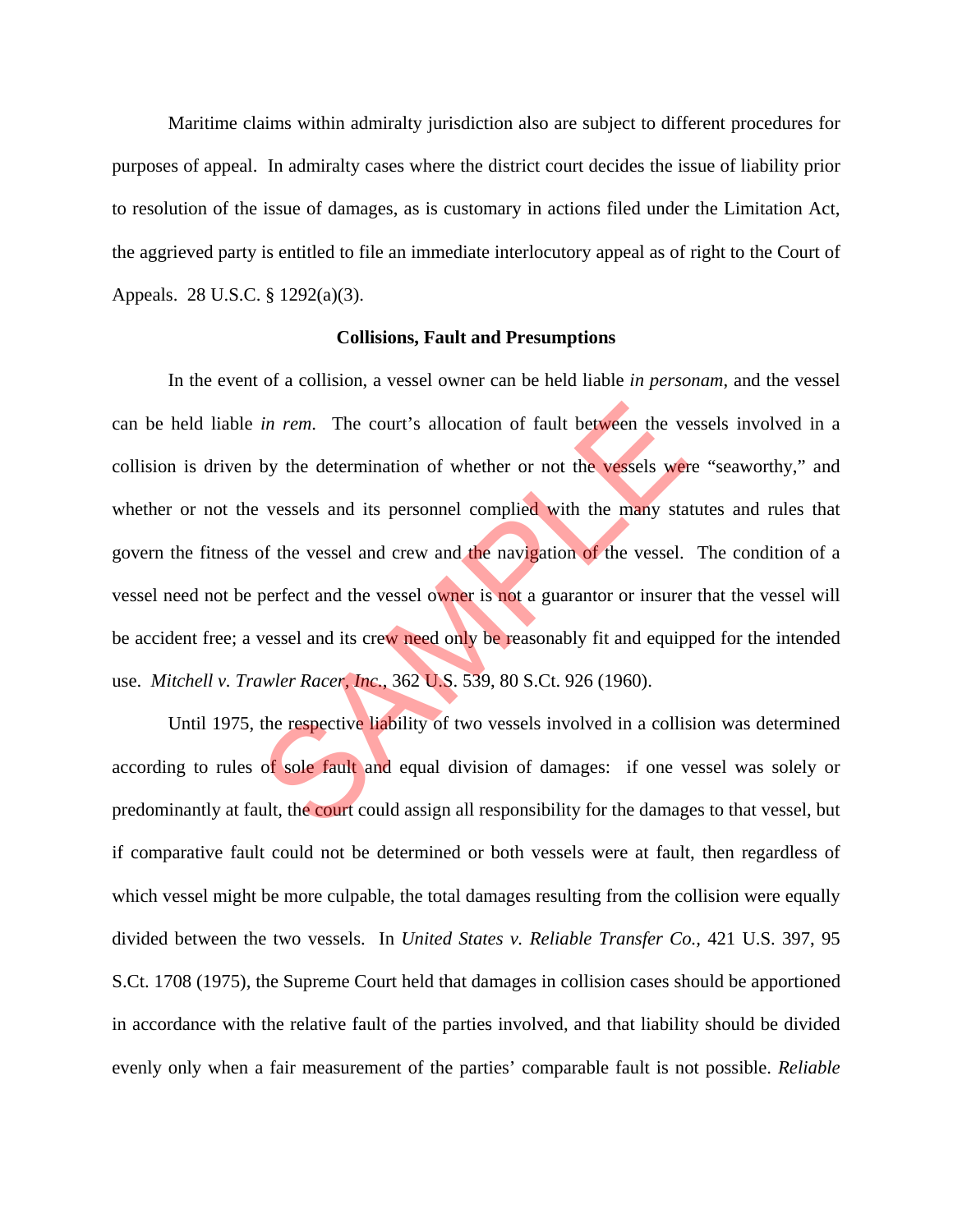*Transfer* represented a substantial step in the modernization of U.S. maritime law, and the principle recognized in that case has since been extended well beyond collision cases. The Court's holding, however, did not eliminate certain presumptions and evidentiary standards dating back to the 1800's. Among the key presumptions that still apply today are the Louisiana Rule, the Pennsylvania Rule and the Oregon Rule.

 These so-called "rules" are named after the vessels involved in the Supreme Court decisions that established the doctrines. The presumptions applied under these rules pertain to certain categories of collisions and evidentiary issues. The rules not only assign to one party the burden of producing evidence and the ultimate burden of proof, they can also have a determinative effect upon the court's findings on the appropriate allocation of fault.

*The Louisiana*, 70 U.S. 164 (1865), held that when a vessel is drifting or breaks from its moorings and causes damage to other vessels or property, the vessel is presumed to be at fault. The presumption is based on the common sense notion that in the absence of evidence to the contrary, the drifting vessel was mishandled or was improperly moored, and fairness requires that the vessel owner, as the only entity in possession of evidence pertaining to the vessel's condition, bear the consequences if evidence is not produced. The vessel owner then has the burden of producing evidence, and the burden of proving, that the incident resulted from an inevitable accident or *vis major* "which human skill and precaution . . . could not have prevented." The presumption is, therefore, rebuttable, but if it appears that other persons in the same place and in the same circumstances were able with nautical skill to secure their vessels and avoid damage, then the presumption is not rebutted. orthought in the ultimate burden of proof, they are in the ultimate burden of proof, they tupon the court's findings on the appropriate allocation of *na*, 70 U.S. 164 (1865), held that when a vessel is driftings damage to

In *Fischer v. S/Y Neraida*, 508 F.3d 586 (11th Cir. 2007), the Eleventh Circuit held that vessel owners are not required to demonstrate the hindsight or type of wisdom that comes with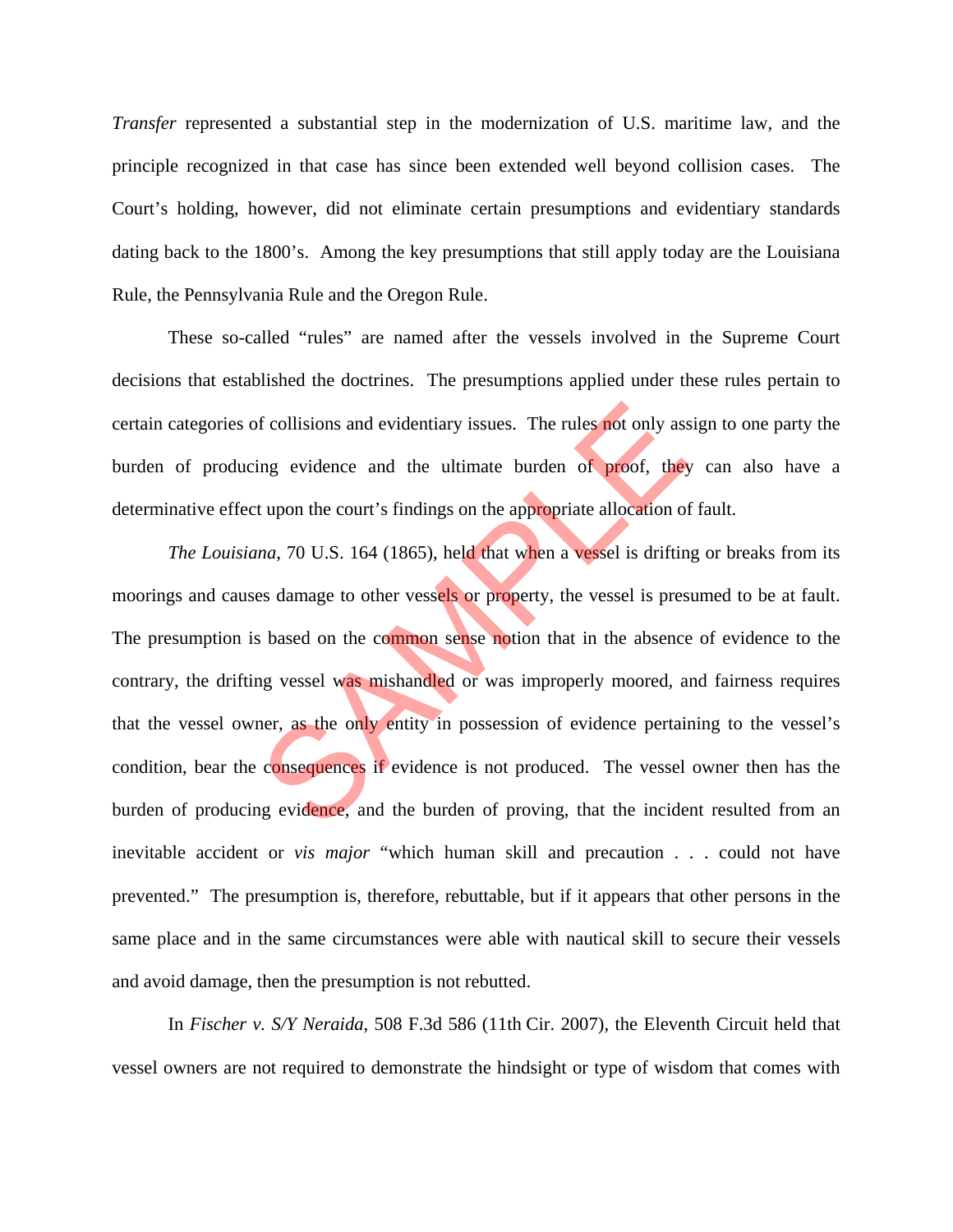the occurrence of the particular event; rather, the standard is one of prudent seamanship and ordinary care and reasonableness, as measured by the circumstances that are known prior to the event. In *Petition of United States*, 300 F. Supp. 358 (E.D. La. 1969), *affirmed* 425 F.2d 991 (5th Cir. 1970), vessels broke loose from their moorings during a hurricane, and the owners successfully rebutted the presumption of fault by showing that proper care was exercised in mooring them, and that the hurricane was unusually violent and caused unprecedented devastation in the area. By comparison, the Fifth Circuit upheld the application of the presumption in *In Re Signal International LLC*, 579 F.3d 478 (5th Cir. 2009), on the basis of a finding that Hurricane Katrina was forecast as a Category 4 storm, but actually passed through the particular area with lesser intensity, such that the vessel owners had failed to prove that reasonable care would not have prevented the damage.

The Oregon, 158 U.S. 186 (1895), held that when a moving vessel allides<sup>1</sup> with a stationary vessel or fixed object, the moving vessel is presumed to have been at fault. The Oregon Rule is superficially quite similar to the rule established in *The Louisiana*, but there are important differences. *The Louisiana* dealt with the situation where a vessel is not under its own power and adrift, moving with wind and current, and then comes into contact with another vessel or other property; accordingly, the entire focus of the case is directed to the reason that the vessel came to be adrift and cause the damage that was done. In the situation addressed in *The Oregon*, however, the offending vessel is manned and is navigating under its own power, but for some reason is unable to avoid contact with the fixed object. As a result, the court must inquire into all of the circumstances regarding the navigation of the offending vessel, the actions of the personnel on board, and the events leading up to the contact with the fixed object. Necessarily, Re Signal International LLC, 579 F.3d 478 (5th Cir. 2009)<br>ane Katrina was forecast as a Category 4 storm, but actum<br>with lesser intensity, such that the vessel owners had<br>uld not have prevented the damage.<br>1, 158 U.S. 186

1

<sup>&</sup>lt;sup>1</sup> A collision occurs when two moving vessels come into contact; an "allision" occurs when a moving vessel comes in contact with a stationary vessel or other fixed object.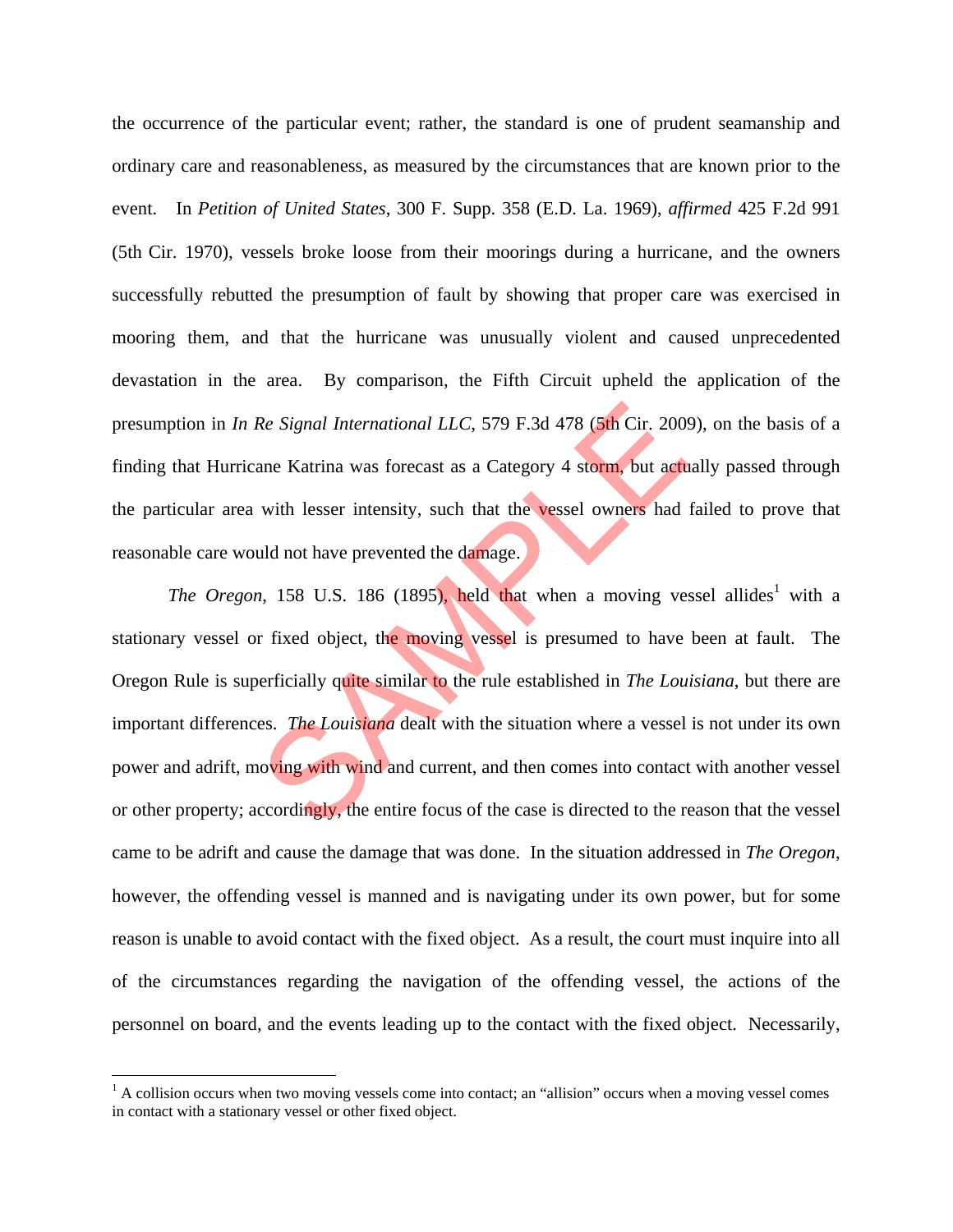most if not all of the evidence regarding these matters is in the hands of the owner of the offending vessel, and therefore it is presumed under the Oregon Rule that the owner of the fixed object has established the initial premise that the vessel and those on board were negligent for failing to avoid the fixed object.

 The vessel owner can rebut the presumption by producing evidence and carrying the burden of proving that prudent seamanship and reasonable care were exercised. The types of situations where a vessel owner might defeat the presumption are many; for example: (1) when the fixed object is sunken and not visible, and the moving vessel could not reasonably be expected to know of its location; (2) when the fixed object is a pier or piling normally contacted in the course of mooring a vessel, and the contact was of a kind that the object should reasonably be expected to withstand; (3) when the fixed object is moveable and itself is obligated to stay clear of vessel traffic, such as a draw bridge: (4) when the fixed object itself is in violation of a statutory duty and is the true cause of the allision. Even if the presumption is deemed to apply and the vessel owner is found to be at fault, that finding alone does not eliminate the claimant's usual burden of proving that the fault of the moving vessel was the legal cause of the damages claimed. The proportionate fault of the fixed object is an open issue that must also be considered by the court as a contributing factor. sunken and not visible, and the moving vessel could<br>of its location; (2) when the fixed object is a pier or piling<br>oring a vessel, and the contact was of a kind that the object<br>hstand; (3) when the fixed object is moveabl

*The Pennsylvania*, 86 U.S. 148 (1874), established a rule that, unlike the Louisiana Rule and the Oregon Rule, applies not to fault but rather to causation. The Pennsylvania Rule states that if a vessel is in violation of a statutory provision designed to prevent collisions at the time of the collision, then the vessel owner bears the burden of proving not only that the statutory violation did not cause the collision, but also the burden of proving that the violation *could not have contributed* to the collision. Without doubt, that burden is exceedingly heavy, and does not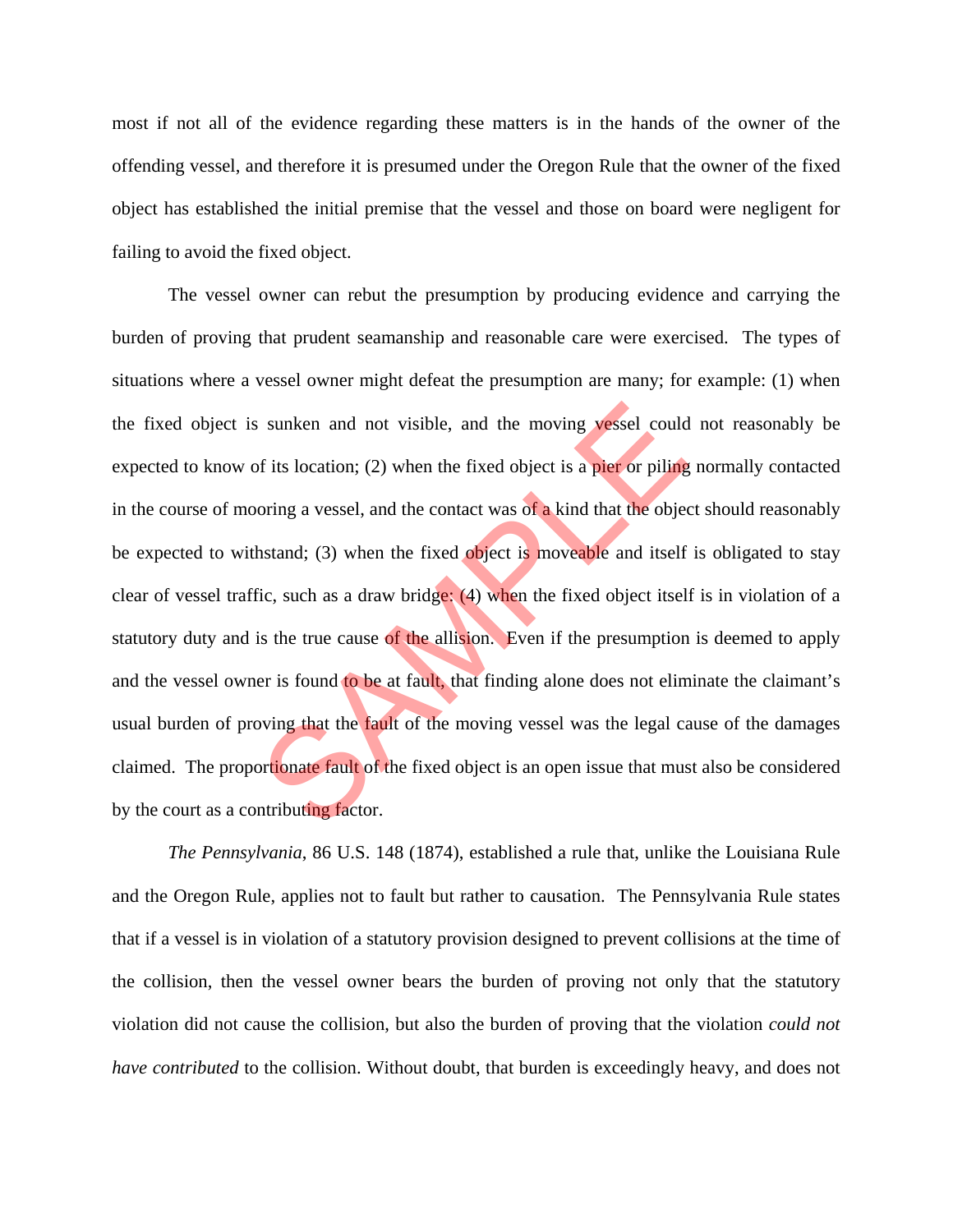usually involve a simple fact that the vessel owner can easily prove. As a result, some courts have questioned the continued validity of the Pennsylvania Rule in light of the Supreme Court's directive in *Reliable Transfer* that a court must consider all of the facts and determine the respective fault of all parties involved. Nevertheless, the Pennsylvania Rule remains intact, and it has been recognized that the Pennsylvania Rule need not mandate extreme sanctions for every technical violation of a maritime rule. Instead, the presumption of causation authorized by the Pennsylvania Rule can be used to assist the court's analysis and presumably achieve ultimate fairness in the assessment of responsibility for the occurrence of a collision:

> *"The Pennsylvania* did not intend to establish a hard and fast rule that every vessel guilty of a statutory fault has the burden of establishing that its fault could not by any stretch of the imagination have had any causal relation to the collision, no matter how speculative, improbable or remote. As this Circuit's progeny of *The Pennsylvania* reveals, fault which produces liability must be a contributory and proximate cause of the collision, and not merely fault in the abstract."

*In re Mid-South Towing Co*., 418 F.3d 526 (5th Cir. 2005). Again, even if fault *per se* on the part of a vessel is established by application of the Pennsylvania Rule, the court must still evaluate the evidence and determine the appropriate proportions of the overall fault that should be assigned to the parties and vessels involved. isment of responsibility for the occurrence of a collision:<br> *e Pennsylvania* did not intend to establish a hard and ty vessel guilty of a statutory fault has the burden of esta<br>
usual could not by any stretch of the imagi

In the determination of a vessel's role in the occurrence of a collision, the overall fitness of a vessel is placed at issue, as reflected in the condition of its structure and navigational equipment and also in the fitness of the crew as judged by their training, licensing, and experience. The decisions made by the captain, the actions of the crew, and the vessel's speed and movements prior to the collision are evaluated in the context of the laws and regulations that apply to the vessel and to the waterway where the collision occurs, and are assessed in respect of compliance with the Rules of the Road, whether the "Inland Rules" that apply to near coastal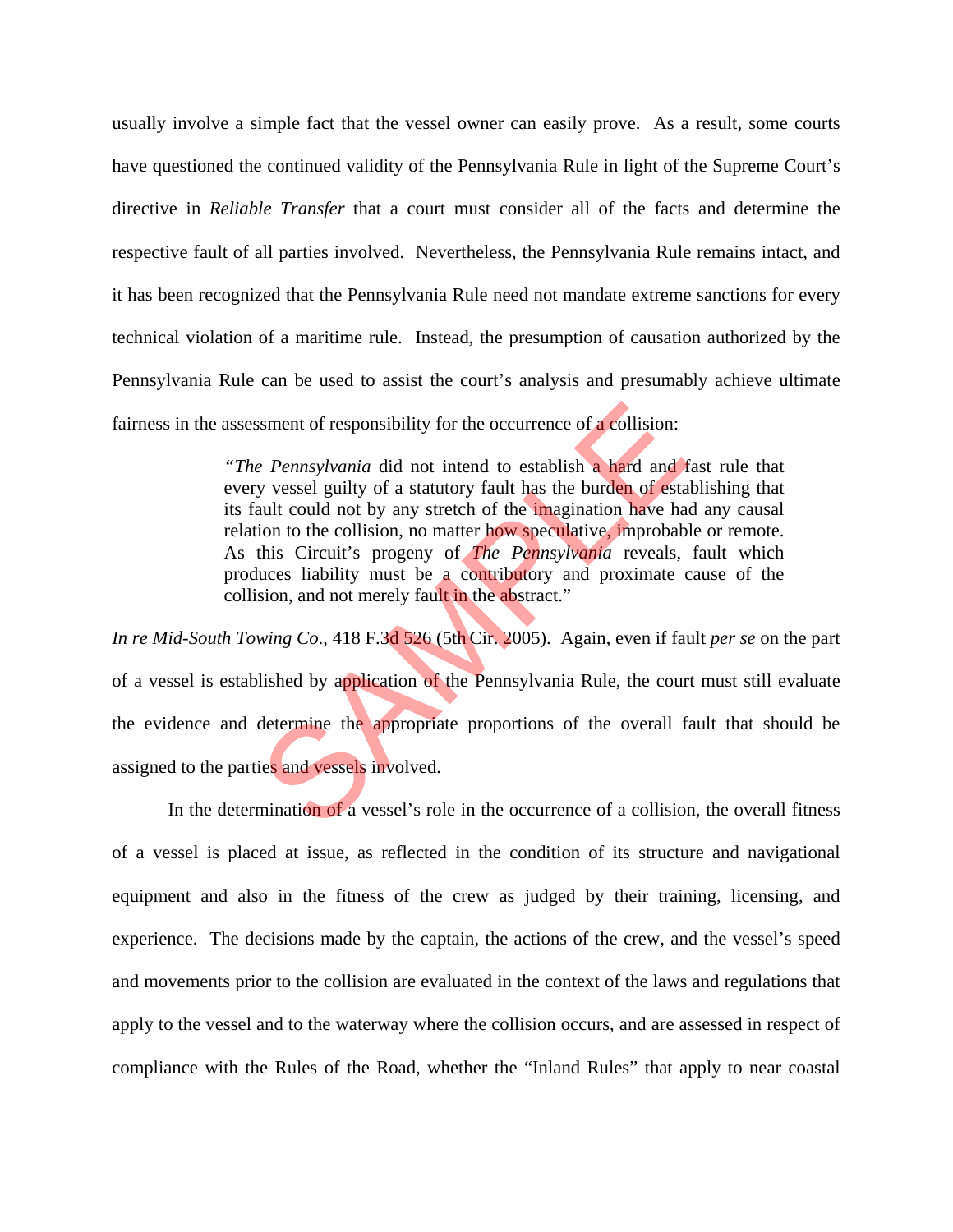waters or the "International Rules" that apply at sea. The Rules of the Road apply to the navigation of both commercial and pleasure craft, and cover a wide range of circumstances, such as the appropriate actions to take and the signals to give when boats are meeting or overtaking one another, and compliance with the indications provided to mariners by lights, buoys and other markers. Among the Rules most commonly at issue are Rule 5, pertaining to maintenance of a lookout; Rule 6, which requires travel at a safe speed under the prevailing circumstances; Rule 7, which requires vessel operators to anticipate and assess the risk of collision; and Rule 8, which requires vessel operators to take early avoidance action that will be readily apparent to the other vessel and, if necessary, reduce speed or stop.

 The violation of any Rule, depending on the circumstances, is a key factor in the court's consideration of the degree of fault and the extent to which the violation contributed to the occurrence of the collision. The driving force of the Rules might be best characterized by the over-riding principle that a boat operator who takes appropriate action and complies with the Rules in every respect may arguably have the "right of way," but there is no such thing as the right of way; every boat operator retains at all times a continuing obligation to be aware of the risks and to take reasonable steps to avoid collision. This principle holds true even when the boat operator has been placed *in extremis* by the negligent navigation of another vessel, although the measures taken by the boat operator in the midst of a dire situation will be judged with leniency. rators to take early avoidance action that will be readily a<br>sary, reduce speed or stop.<br>In of any Rule, depending on the circumstances, is a key<br>reduce degree of fault and the extent to which the violatior<br>collision. The

 In this context, it is noteworthy that even after a casualty has occurred, the boat operator still has continuing obligations. Pursuant to 46 U.S.C. Section 2303 governing "Operation of Vessels Generally," the boat operator is legally required to provide assistance to persons who have been injured or are at risk: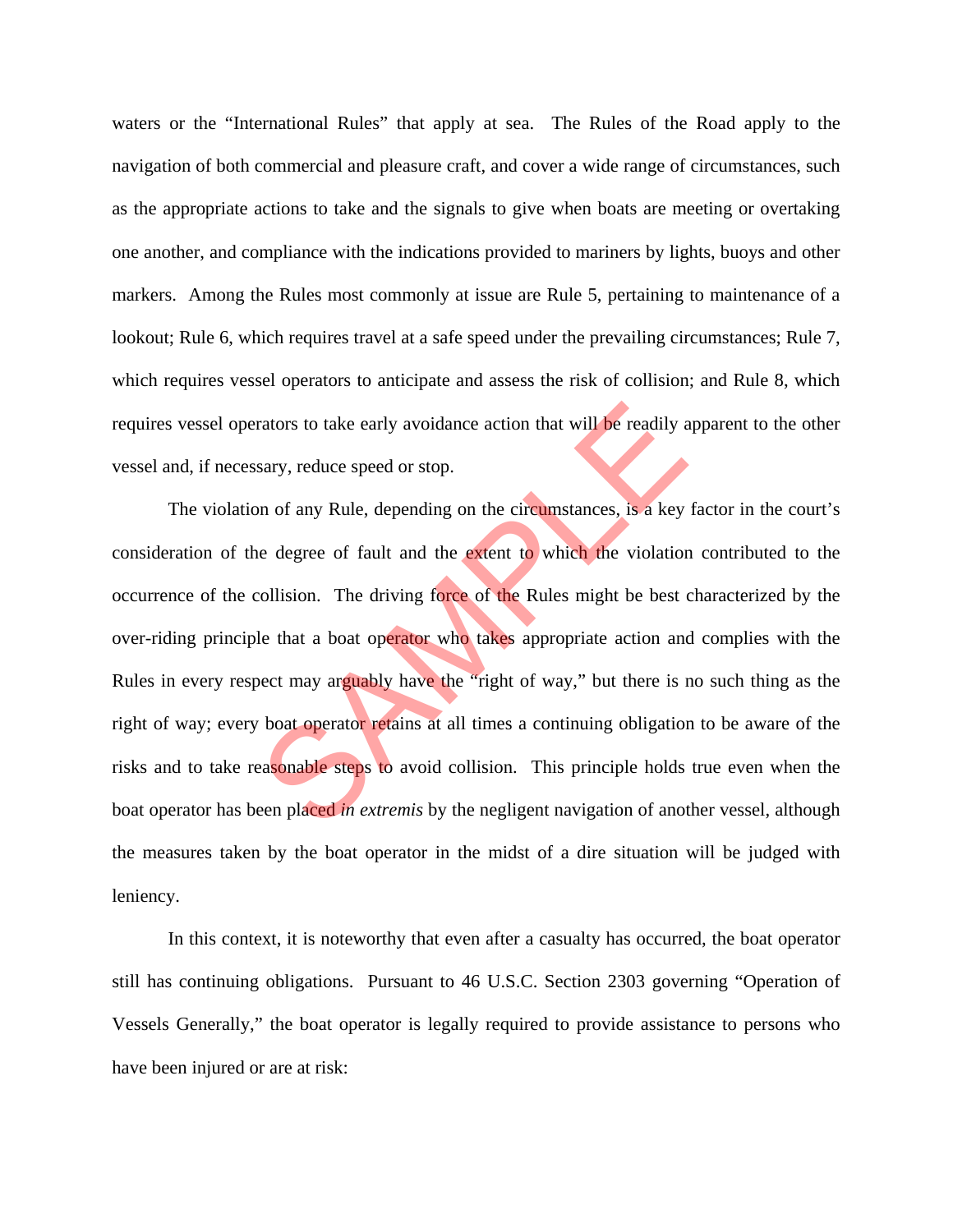- (a) The master or individual in charge of a vessel involved in a marine casualty shall  $-$  (1) render necessary assistance to each individual affected to save that affected individual from danger caused by the marine casualty, so far as the master or individual can do so without serious danger to the master's or individual's vessel or to individuals on board; . . .
- (b) An individual violating this section or a regulation prescribed under this section shall be fined not more than \$1,000 or imprisoned for not more than two years. . . .
- (c) An individual complying with subsection (a) of this section or gratuitously and in good faith rendering assistance at the scene of a marine casualty without objection by an individual assisted, is not liable for damages as a result of rendering assistance or for an act or omission in providing or arranging salvage, towage, medical treatment, or other assistance when the individual acts as an ordinary, reasonable and prudent individual would have acted under the circumstances. marine casualty without objection by an individual assistable for damages as a result of rendering assistance or mission in providing or arranging salvage, toware reatment, or other assistance when the individual acts as e

Similarly, 46 U.S.C. Section 2304 requires a master or individual in charge of a vessel to "render assistance to any individual found at sea in danger of being lost," subject to the same potential penalties of a fine and imprisonment.

#### **How Does a Court Assess Relative Fault?**

 The opinion of the Eleventh Circuit in the limitation proceeding of *In re Superior Construction Co.*, 445 F.3d 1334 (11th Cir. 2006), is instructive as to the analytic process for the determination of relative fault.

 One December evening, William Brock was driving his 25-foot powerboat with 12 passengers in the Cedar River in Jacksonville, Florida, when they struck a stationary work barge. All of the passengers were seriously injured -- the total damages verdict was ultimately in excess of \$19 million. Mr. Brock's blood alcohol level was well above the limit for legal intoxication, even when tested three hours after the accident, and it was determined that at the time of the allision, the boat was traveling at a speed of at least 22 knots. The barge's owner filed a petition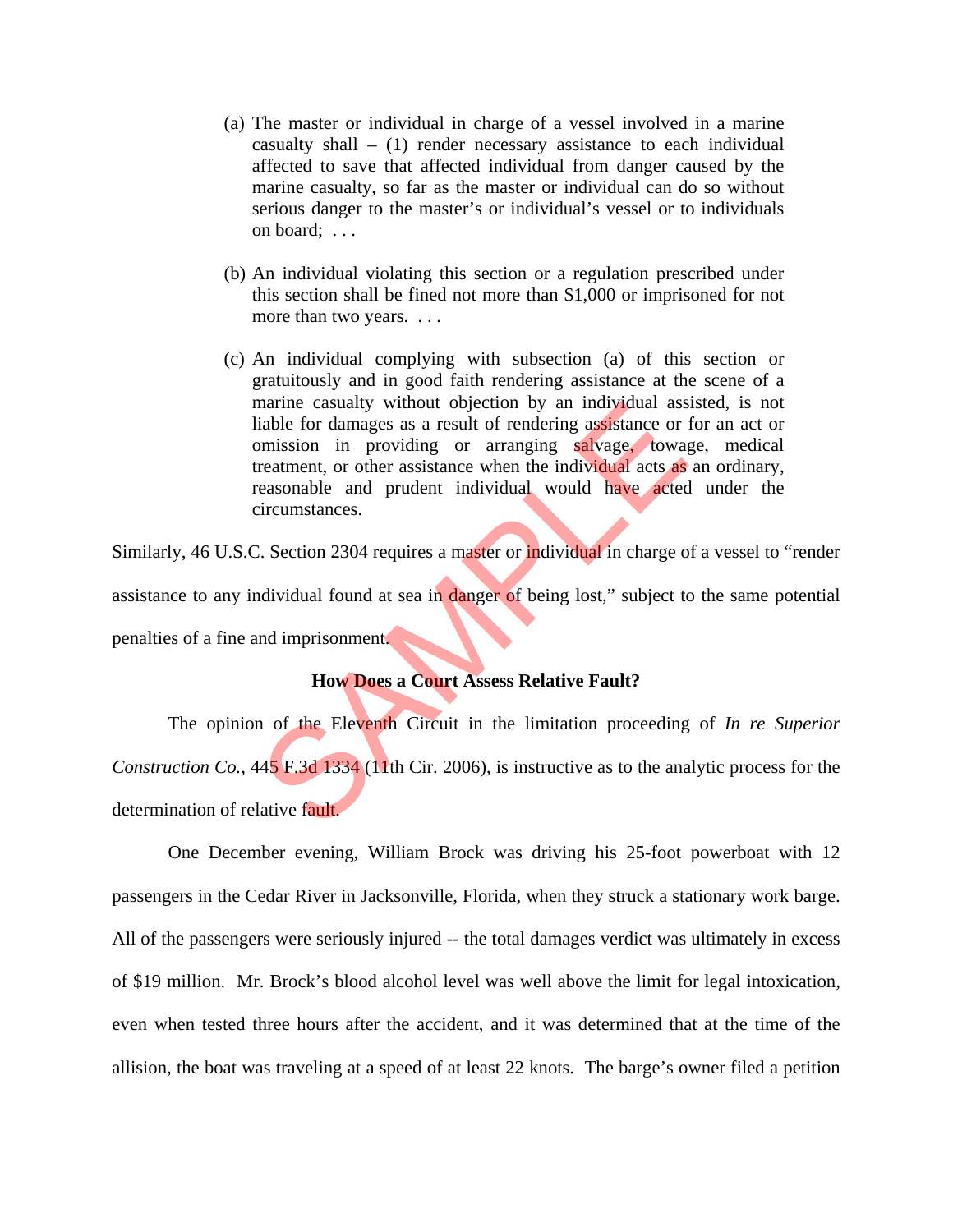under the Limitation Act seeking exoneration from any responsibility for the incident, and in the alternative, requested limitation of its liability to the value of the barge.

 The Court's approach is interesting because the case involved the interplay of navigation rules and regulations, the presumptions provided by the Pennsylvania Rule and the Oregon Rule, and the significance of the boat operator's intoxication. The Eleventh Circuit followed a logical sequence for the analysis of the accident that took into account the applicable statutes, rules and presumptions. First, because a moving vessel had struck a stationary barge, the Oregon Rule applied and imposed on the boat operator the initial presumption that he was at fault, and had the burden of proving that he was not at fault, or that the collision was caused by some fault on the part of the barge. Upon proof that the barge was in violation of a statute or regulation intended to prevent collisions (or allisions), the presumption under the Oregon Rule falls away, and the presumption of the Pennsylvania Rule attaches, such that in order to avoid a finding of fault and causation, the barge owner has the burden of proving that the violation could not have contributed to the occurrence. If the barge owner, in turn, proved that the boat operator was also in violation of a statute or regulation, then the boat operator would have the same burden of proving that his violation could not have contributed to the occurrence, or his fault would be deemed a cause of the allision. If neither the barge owner nor the boat operator carried their burden under the Pennsylvania rule, then both were at fault, both contributed to the allision, and the court then proceeds to apportion the comparative fault between the two. d on the boat operator the initial presumption that he was<br>that he was not at fault, or that the collision was caused by<br>Upon proof that the barge was in violation of a statute or<br>is (or allisions), the presumption under t

 The evidence showed that the accident occurred near a bridge where the navigation channel was 120 feet wide, but because the barge was moored parallel to the bridge and blocked most of the channel, the available passage way for the boat was only some 38 feet wide. The mooring of the barge in this manner violated a federal statute that provides: "It shall not be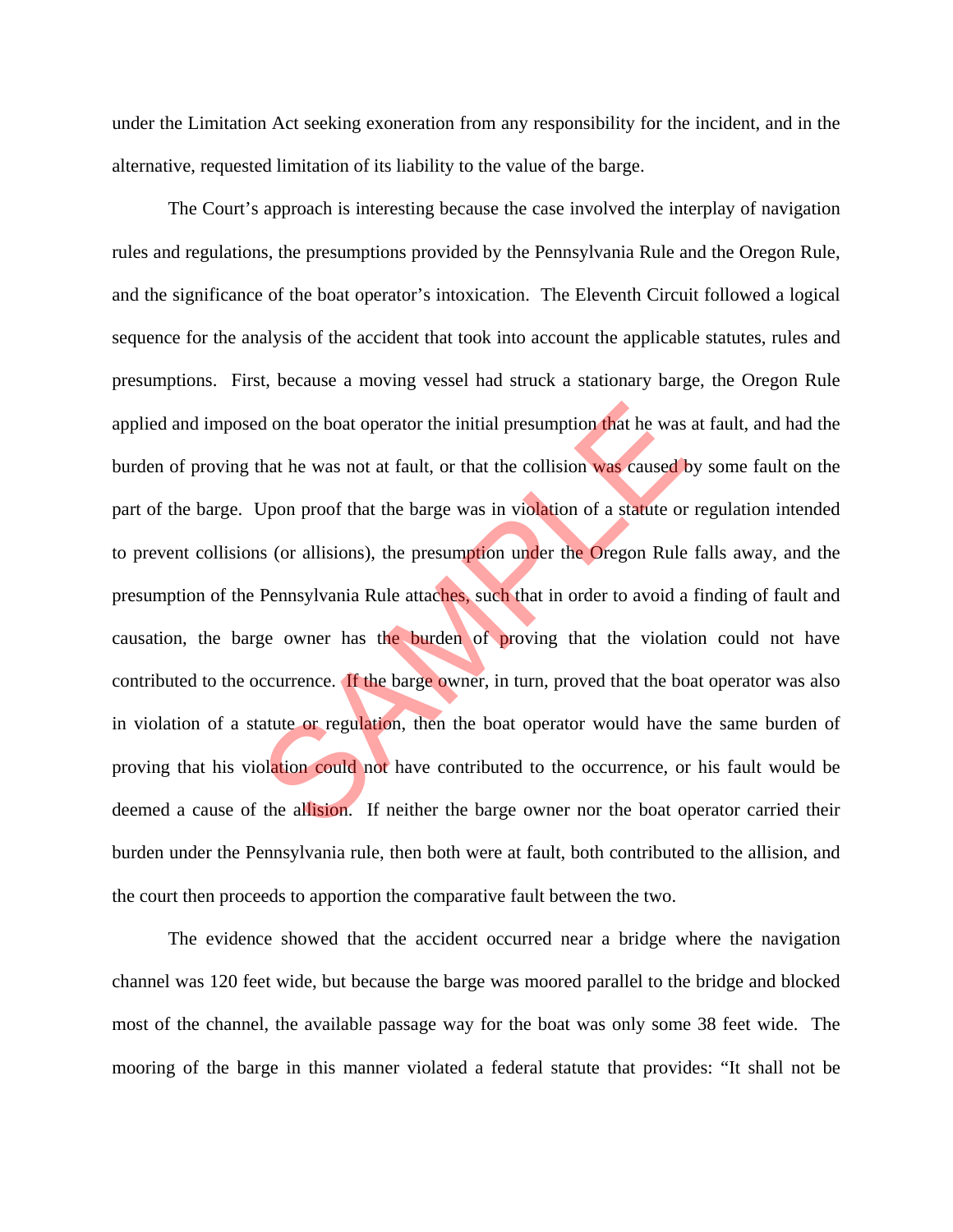lawful to tie up or anchor vessels or other craft in navigable channels in such a manner as to prevent or obstruct the passage of other vessels or craft. . . ." 33 U.S.C. Section 409. The barge owner was not able to prove that blocking most of the channel, at night, could not have been a factor in the occurrence, and therefore the Pennsylvania Rule required a finding that the barge's fault was a contributing cause.

 Naturally, the barge owner responded that the legal intoxication of the boat operator had been proven, and argued that Mr. Brock's drunken state was obvious and it was "impossible" as a matter of law for a court to conclude that his intoxication could not have played any role in causing the accident, and that a court must always assign some measure of fault to an intoxicated operator. The evidence was conflicting on the reliability of the toxicology test performed on Mr. Brock, but the Court assumed for the purposes of its opinion that his degree of intoxication violated state and federal laws, and that Mr. Brock was therefore required to prove his intoxication could not be a cause of the collision. While the presumption supplied by the Pennsylvania Rule imposes a heavy burden, the Court noted the burden is not insurmountable and, interestingly enough, held that Mr. Brock had indeed carried his burden of proof. a court to conclude that his intoxication could not have<br>t, and that a court must always assign some measure of fa<br>ence was conflicting on the reliability of the toxicology te<br>urt assumed for the purposes of its opinion th

The Court pointed to expert testimony that regardless of the operator's intoxication, his operation of the boat prior to the allision was in fact proper in all respects, and did not reflect any impairment of motor skills or mental alertness. Moreover, of the ten navigational lights on the barge, only three of them were operating, and some of the passengers (who were not intoxicated) testified that the barge was virtually "invisible" until a few seconds before the allision occurred. In short, the Court found that even if Mr. Brock had been completely sober, he would not have been able to see and avoid the barge blocking the channel, and held that the barge owner was 100% responsible for the allision and was not entitled to limitation of its liability.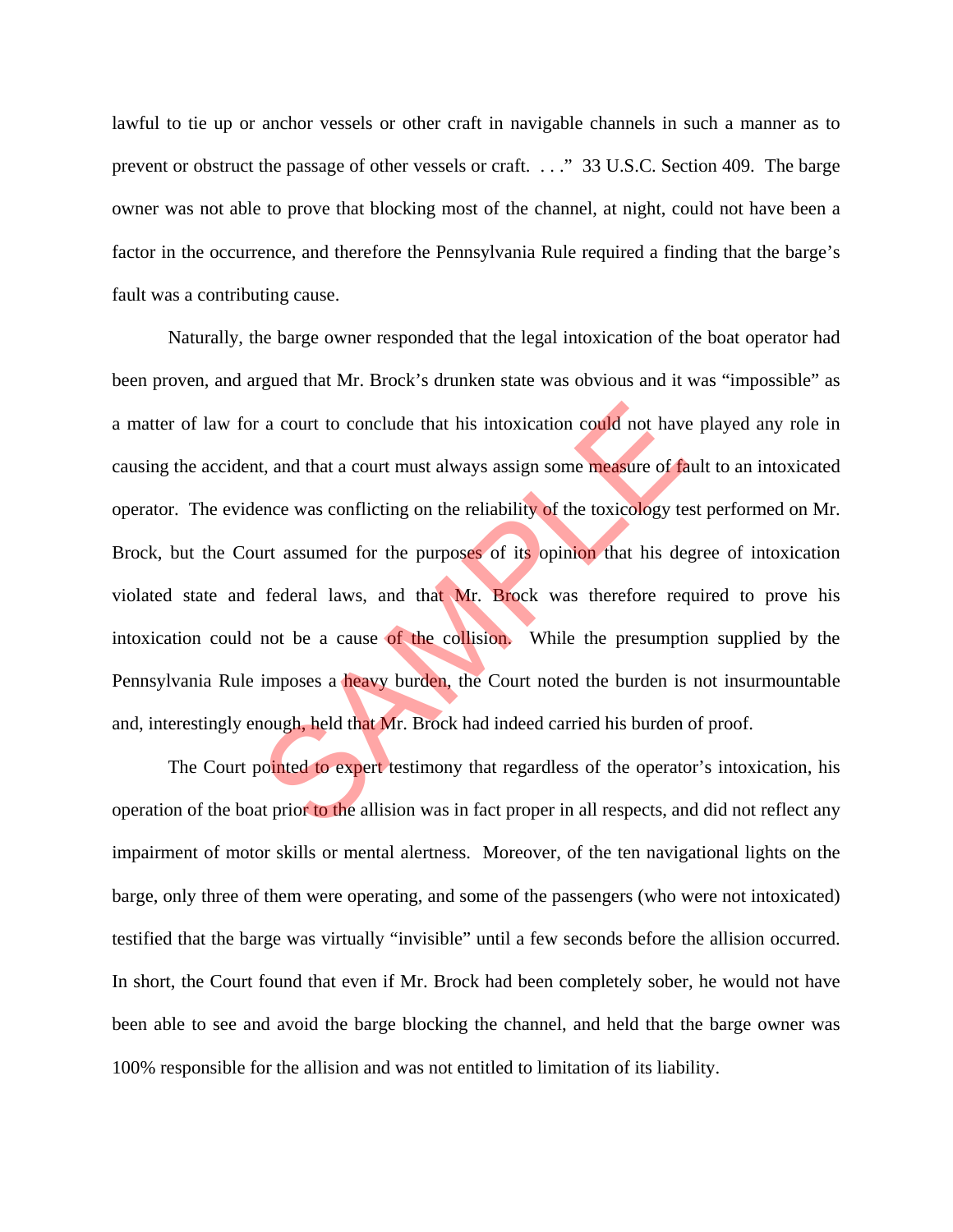#### **Personal Injury and Death**

 Subject to specific statutes governing certain remedies, such as suits against the government, the general statute of limitations for actions based on "personal injury or death arising out of a maritime tort" is three years. 46 U.S.C. § 30106. As explained in Professor Pelaez's discussion of cruise ship liability, that time limit can be altered by contract or by conduct. Caveat: Under the Suits in Admiralty Act, 46 U.S.C. § 30901, *et seq*., and the Public Vessels Act, 46 U.S.C. § 31101, *et seq*., suit can be filed for damages caused by the government and its vessels, but the limitation period for suit is two years.

The general duty owed by a vessel owner is similar to the traditional duty at common law, namely the exercise of reasonable care under the circumstances. The maritime law did not adopt the hierarchy of different classes of persons or variations in the scope of the vessel owner's obligations; the duty of reasonable care is the same for "all who are on board for purposes not inimical to [the vessel owner's] legitimate interests." *Kermarec v. Compagnie General Transatlantique,* 358 U.S. 625, 631, 79 S.Ct. 406, 410 (1959). More stringent duties are owed to one class of individuals, namely seamen who are engaged in the service of the vessel and are entitled to file suit against the vessel owner/employer under the Jones Act and general maritime law. For them, the degree of negligence to be proven is slight, the standard for causation is minimal, and they are uniquely entitled to assert personal injury claims based on a breach of a warranty of seaworthiness, a type of liability without fault that is not generally available to others. For other persons such as passengers, the vessel owner is not an insurer of their safety, although the definition of the reasonable care that is required is dependent on whether or not the Under the Suits in Admiralty Act, 46 U.S.C. § 30901, *et*<br>S.C. § 31101, *et seq.*, suit can be filed for damages caused<br>the limitation period for suit is two years.<br>Let duty owed by a vessel owner is similar to the tradit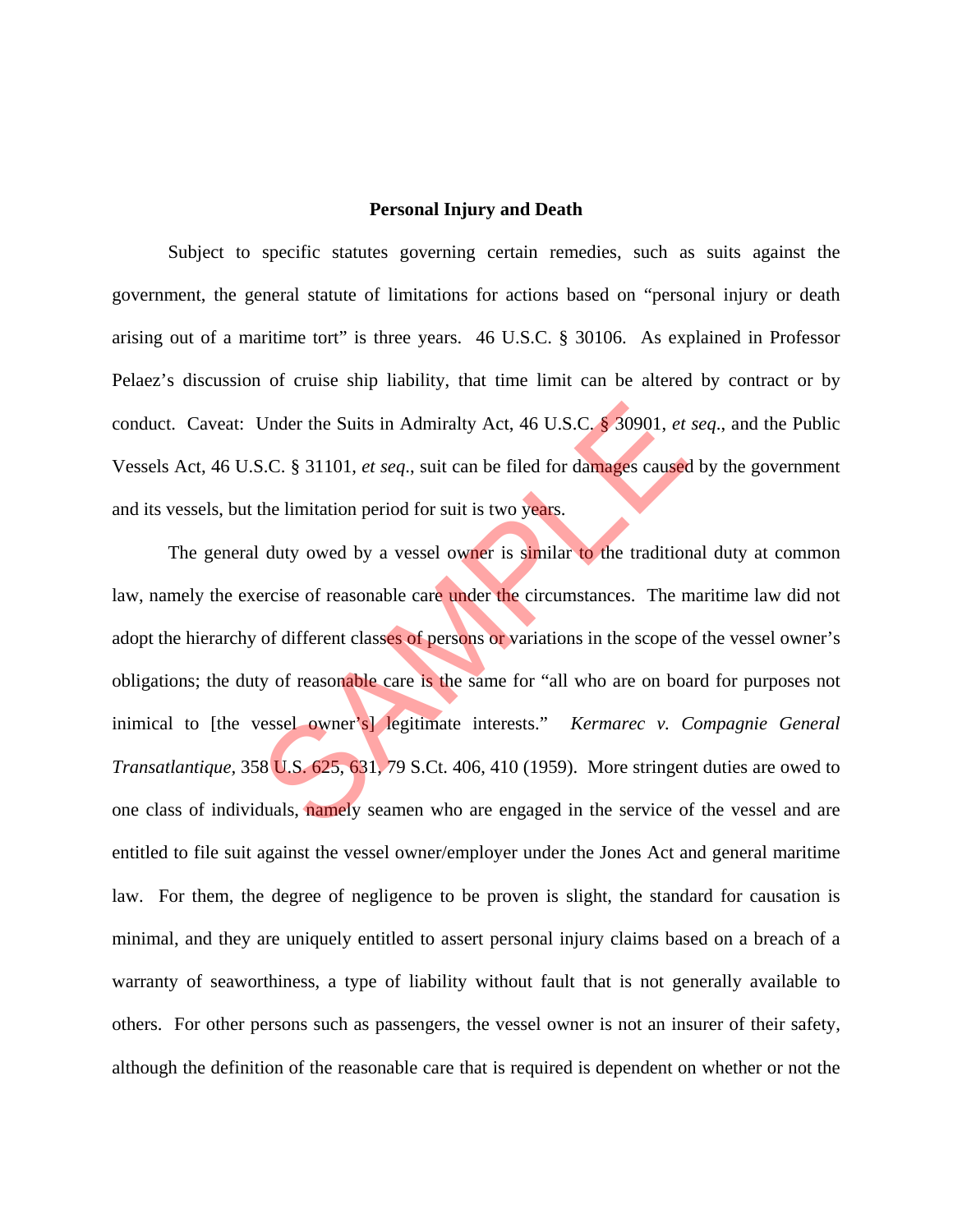particular risks involved are normally encountered on land. *Monteleone v. Bahama Cruise Line, Inc.*, 838 F.2d 63 (2d Cir. 1988).

 Other familiar concepts of land-side tort law are also incorporated into maritime law, as in the definitions of negligence and causation, and a preference for reducing a plaintiff's damages on the basis of comparative conduct rather than barring all recovery on evidence that plaintiff was negligent or assumed the risk of being injured. Indeed, the Supreme Court decided 120 years ago that a plaintiff's contributory negligence would not bar recovery in a maritime case. *The Max Morris*, 137 U.S. 1 (1890). Thus, consistent with the Supreme Court's opinion in *Reliable Transfer*, liability in maritime personal injury cases is assessed according to the rule of "pure comparative negligence." The plaintiff's damages award is reduced by the percentage of fault attributed to the plaintiff, whatever that percentage may be. If plaintiff is assessed 1% of the fault and defendant is assessed 99% of the fault, plaintiff recovers 99% of the damages award; if plaintiff was 99% at fault, then plaintiff recovers 1% of the damages. *rris*, 137 U.S. 1 (1890). Thus, consistent with the Suprem<br>liability in maritime personal injury cases is assessed accomegligence." The plaintiff's damages award is reduced b<br>he plaintiff, whatever that percentage may be.

Maritime law also incorporates the doctrine of strict liability for product manufacturers and suppliers as well, along with the concept that no recovery should be available for pure economic loss in the absence of property damage or bodily injury. *East River S.S. Corp. v. Transamerica Delaval, supra; Robins Dry Dock & Repair Co. v. Flint*, 275 U.S. 303, 48 S.Ct. 134 (1927). Similarly, the measure of damages under maritime law for personal injuries has been recognized to include past and future loss of wages, loss of earning capacity, past and future medical expenses, pain and suffering, and the like. *See Pfeiffer v. Jones & Laughlin Steel Corp.*, 678 F.2d 453 (3d Cir. 1982), *vacated on other grounds*, 462 U.S. 523, 103 S.Ct. 2541 (1983).

 The scope of the right to recover "non-pecuniary damages," meaning such items as loss of society, loss of consortium, and punitive damages, for injury on the high seas is not entirely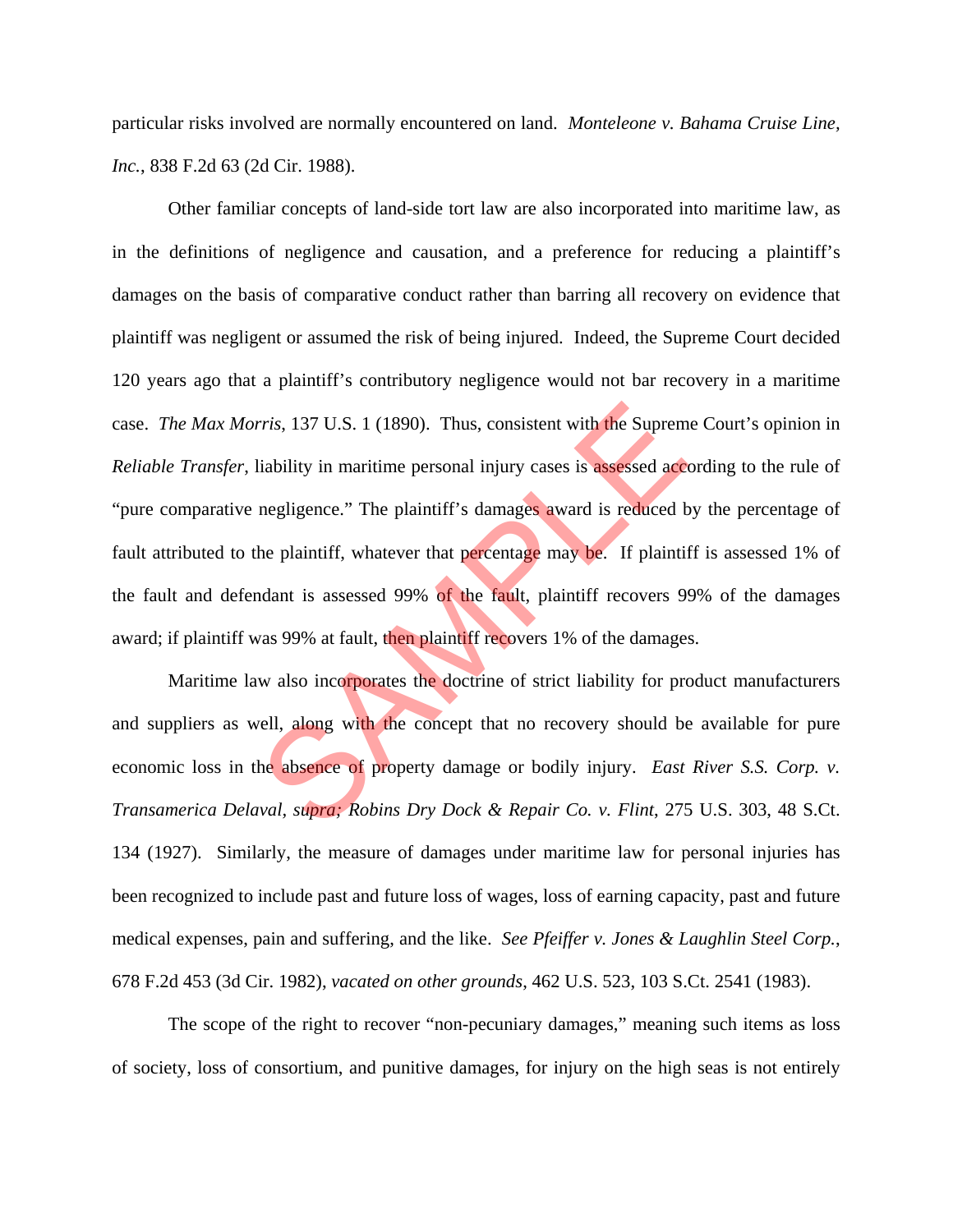clear. In *Miles v. Apex Marine Corp.*, 498 U.S. 19, 111 S.Ct. 317 (1990), the Supreme Court held that recovery for wrongful death of a seaman under general maritime law could not include loss of future earnings or loss of society as such items were not recoverable under the statutes that address wrongful death, namely the Jones Act and the Death on the High Seas Act. That bar to recovery of non-pecuniary damages was initially interpreted as being applicable to personal injury cases generally, but in *Atlantic Sounding Co. v. Townsend*, 557 U.S. 404, 129 S.Ct. 2561 (2009), the Supreme Court cast doubt on the entire issue with a holding (in a 5 to 4 decision) that punitive damages are recoverable for failure to pay maintenance and cure to as seaman; it remains to be seen how far that ruling may extend.

As to deaths of non-seafarers occurring on the "high seas," meaning more than three miles from shore, it seems clear that the remedies available will be defined solely by the Death on the High Seas Act, 46 U.S.C. Section 30301 et seq. *See Dooley v. Korean Air Line*s, 524 U.S. 116, 118 S.Ct. 1890 (1998). In territorial waters of the States, however, the maritime rules governing damages recoverable by non-seafarers will be supplemented by state law. *Yamaha Motor Corp., U.S.A. v. Calhoun*, 516 U.S. 199, 116 S.Ct. 619 (1996). are recoverable for failure to pay maintenance and cu<br>how far that ruling may extend.<br>So of non-seafarers occurring on the "high seas," meanit<br>t seems clear that the remedies available will be defined<br>ct, 46 U.S.C. Section

#### **Marina Issues**

Marinas have been problematic locations for recreational boaters because of the heightened risks that accompany navigation in close quarters with docks, other boats and shallow water, and from the problems that beset the moored (and unmanned) craft.

 As to navigation, the Rules of the Road apply and must be followed, although there is an increased likelihood that a boater may need to invoke the exception in Rule 2 that states "due regard shall be had to all dangers of navigation and collision and to any special circumstances, including the limitations of the vessels involved, *which may make a departure from these Rules*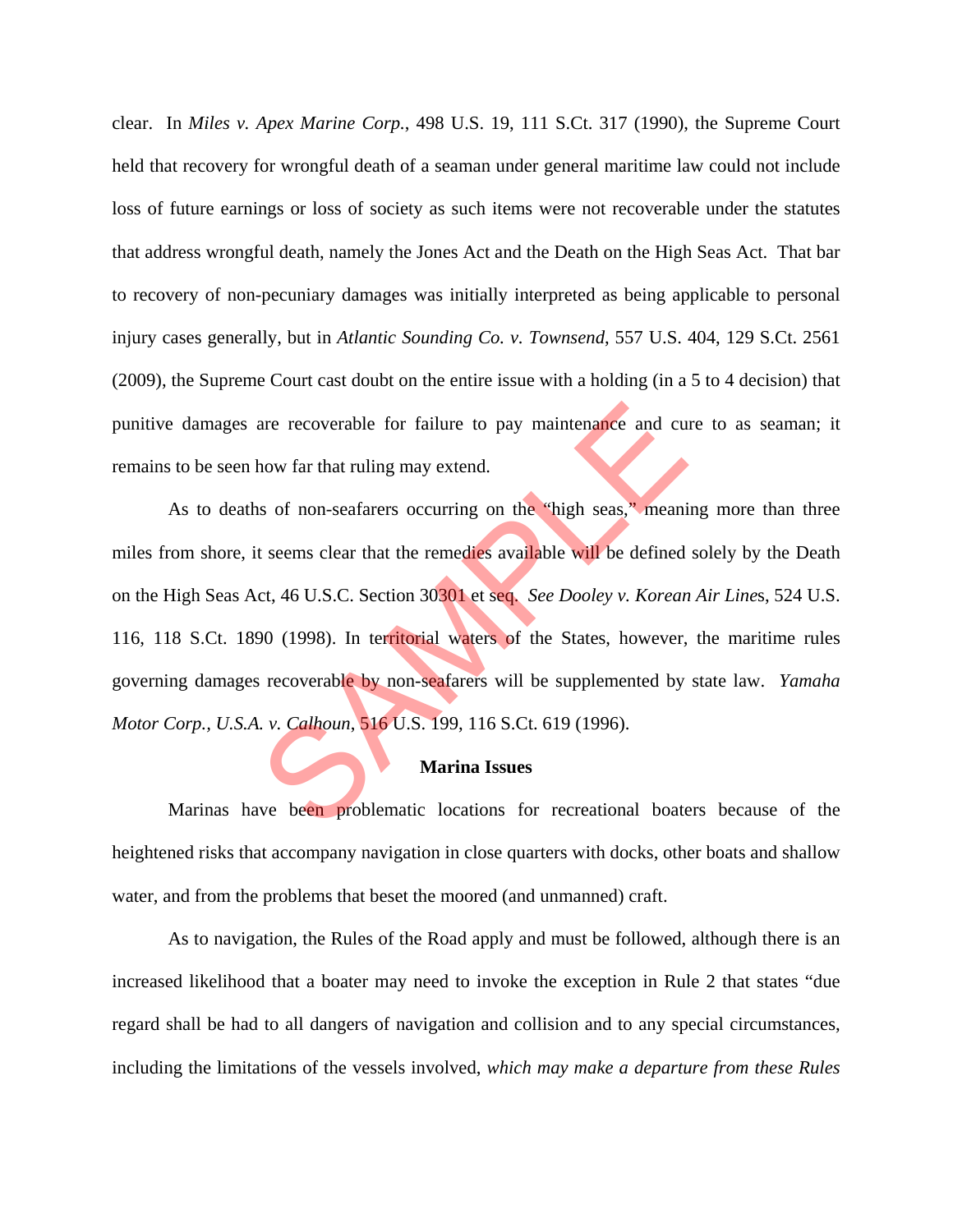*necessary to avoid immediate danger*." Furthermore, when navigating in close proximity to other vessels or docks, a boat operator is required to be mindful of the size of the wake produced by the boat, as liability is likely to attach for damage caused by the wake to structures that are properly constructed, or to vessels that are moored properly or are being handled safely.

 The berths provided by a marina must be reasonably safe, and the marina owner must keep the berths free from dangers or warn the boat operators. The services provided by a marina to a boat owner, such as hauling and launching a boat, are generally required to be performed in accordance with the "warranty of workmanlike service." Claims against a marina can, of course, be premised on negligence, on the grounds that the marine failed to warn the boat owner of a known danger, or did not exercise the normal care that is appropriate and expected of marinas for the service being performed.

 Claims for damage to a boat may also be premised on a bailment theory. A bailment arises if the boat is delivered to the marina for a specific purpose, such as storage or repair, and the marina accepts the boat and takes possession. If the boat is lost or is returned in damaged condition, the boat owner is presumed to have demonstrated a prima facie case of negligence on the part of the marina. The marina presumably possesses the only available evidence pertaining to the events surrounding the damage, and therefore has the burden of proving the absence of negligence in the handling of the boat, failing which the marina is liable for the damage. e "warranty of workmanlike service." Claims against a m<br>gligence, on the grounds that the marine failed to warn<br>id not exercise the normal care that is appropriate and exp<br>erformed.<br>damage to a boat may also be premised on

 In *New Hampshire Ins. Co. v. Dagnone*, 2006 A.M.C. 1920 (D.R.I. July 10, 2006), a marina was sued for damage to a boat that broke loose from its mooring during a storm. The marina had moved the boat to a protected position in response to forecasts of heavy weather, but the gale passed directly over the marina and was unexpectedly severe. Because the marina's